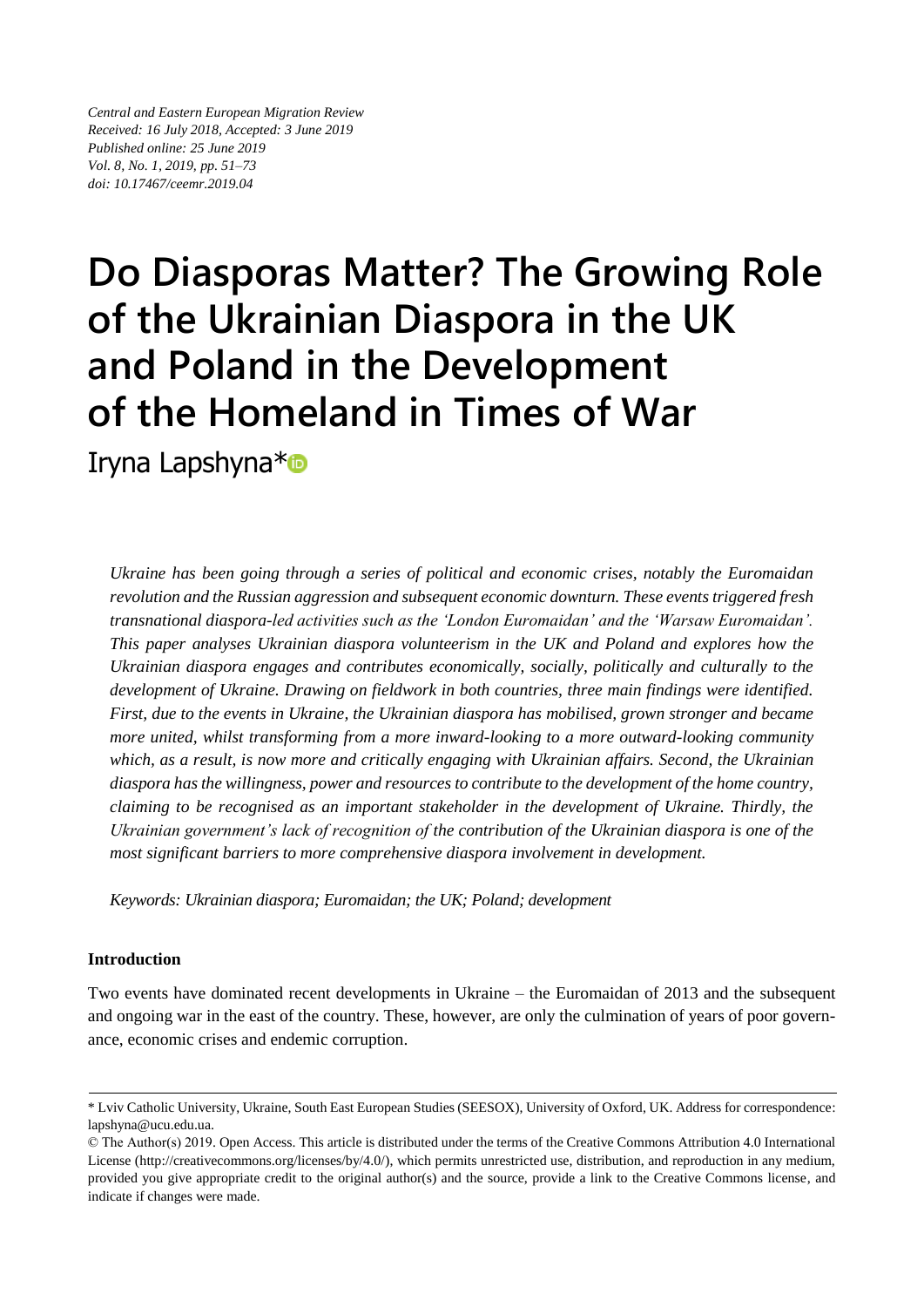Ukraine has suffered from a prolonged period of poor governance, beginning with the Kuchma administration (1994–2005), through the failure of the so-called Orange Revolution (2004) – notably the subsequent stalemate between the two main camps led by Yushchenko and Timoshenko and the coming to power of the Party of Regions. Under the then-new president Yanukovych, a new kleptocracy took shape (Bobinski 2014) that gave rise to a system of nepotism which specifically benefitted the Eastern oligarchs and the out-dated heavy industries in the east. This almost ruined the country (Leshchenko 2013). In addition, corruption in all sectors of society reached new highs and severely undermined the rule of law (Lapshyna 2014).

The massive protests in Ukraine in 2013 – known as 'Euromaidan' – led to the fall of Yanukovych's kleptocratic regime. However, this did not signify the end of the Revolution of Dignity but, rather, its beginning, as Ukraine required a complete overhaul in its political system and not just a simple change of regime. The Revolution of Dignity prevented the country from 'slipping' into open state authoritarianism. However, its main task was to lay the foundation for a liberal and stable democracy (Shveda and [Park](https://www.sciencedirect.com/science/article/pii/S1879366515000305#!) 2016). Thus, it can be argued that the Euromaidan and the subsequent crisis are part of a wider transition process and socio-economic transformation of Ukraine. Recovering after a protracted socioeconomic and political crisis will require not only time but also improved governance, updated institutions and a revitalised investment climate. Taken together, this can be called the second start of Ukraine's transition [\(Grigoriev,](https://www.tandfonline.com/author/Grigoriev%2C+Leonid+M) [Buryak](https://www.tandfonline.com/author/Buryak%2C+Eugenia+V) and Golyashev 2016).

Over the last 15 years, Ukraine has lost a significant amount of its already meagre human capital, largely by way of international migration. This, however, resulted in the formation of significant diasporas in many countries, whose role and potential for development, reform and post-war reconstruction are the focus of this article. Based on the project *Do Diasporas Matter? Exploring the Potential Role of Diaspora in the UK and Poland in the Reform and Post-War Reconstruction of Ukraine*, funded by British Academy, the aim was to explore whether and how the Ukrainian diaspora and the communities of Ukrainian migrants in the UK and Poland could contribute economically, socially, politically and culturally to the post-war reconstruction of Ukraine.

My research question is whether the Ukrainian diaspora and communities of Ukrainian migrants in the UK and Poland are willing and have the power and resources to contribute to the development of the home country. Ames (2014) suggests that diasporas are 'key to recovery'. This might be exaggerated as the key probably lies, instead, with the people in Ukraine; however, in a pointed manner it raises attention for the potential role of the Ukrainian diaspora with regards to matters in the home country.

This article, based on a qualitative study conducted from 2015 to 2016 in the UK and Poland, examines Ukrainian diaspora mobilisation and explores how the Ukrainian diaspora engages and contributes to the development of Ukraine. It thereby enables the exploration of the dynamic interaction and synergy effects of the different segments of diaspora and immigrant communities with respect to their activities towards Ukraine. The two cases, Poland and the UK, were selected because they were distinctly different in some important aspects. Poland has a long-established historical Ukrainian diaspora and has recently received very large numbers of immigrants. The diaspora in the UK is comparably new and also much smaller. This provides for an interesting comparison.

### **Theoretical background**

#### *Notions of diaspora*

Before commencing with an examination of the role of diaspora in development, a discussion of the definition and conceptualisation of diaspora is needed. The definition of 'diaspora' is not a straightforward task as there is no widely accepted definition; instead, there are diverse and partly conflicting definitions and the term is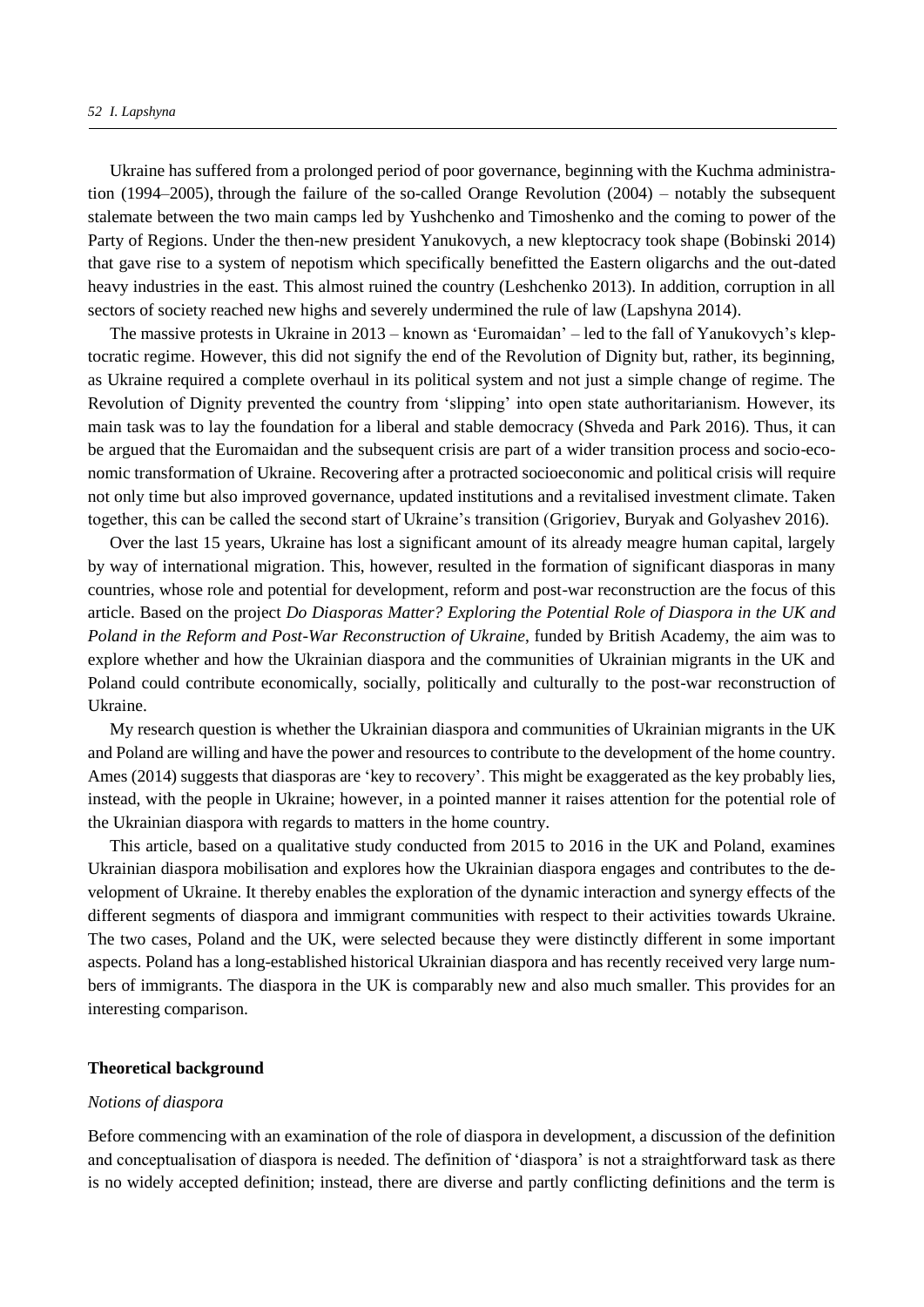used to describe many different phenomena. The term 'diaspora' is derived from the Greek, meaning the 'dispersal or scattering of seeds'. Diaspora is an old concept, the uses and meanings of which have recently undergone dramatic change (Bauböck and Faist 2010). Originally, the concept referred only to the historic experience of particular groups – specifically Jews and Armenians. Later, it was extended to religious minorities in Europe. Since the late 1970s, 'diaspora' has experienced a veritable inflation of applications and interpretations. 'Diaspora' and 'diasporic communities' are increasingly being used as a synonym for expatriates, expellees, refugees, immigrants, displaced communities and ethnic minorities. The scholars examining diasporas have therefore largely agreed that the term 'diaspora' has often been overused; subsequently, there has been much debate over what it actually means (Cohen 1997; Gamlen 2011; Safran 1991; Tölölyan 1996). Akenson (1995: 382) even complained that 'diaspora' has become a 'massive linguistic weed'. Sökefeld (2006) emphasised that the formation of diaspora is not a 'natural' consequence of migration but that particular processes of mobilisation in response to specific critical events have to take place for a diaspora to emerge. Marienstras (1989: 125) added that 'time has to pass' before we can know that any community that has migrated 'is really diaspora' and strongly emphasised this temporal dimension of diaspora formation. In other words, one does not immediately know and thus does not announce the formation of a diaspora from the moment of arrival. A strong attachment to the past or a block to assimilation in the present and future must exist to permit a diasporic consciousness to be mobilised or retained. Thus, it is important to stress that not all migrants will cohere into communities, not all migrant communities will imagine themselves as transnational and not all transnational communities are simultaneously diasporic communities. The key marker would be diasporic identities and practices.

I endorse a broad definition of diaspora communities offered by Agunias and Newland (2012: 15) as 'emigrants and their descendants who live outside of the country of their birth or ancestry on temporary or permanent basis, yet still maintain affective and material ties to their countries of origin'. At the same time, I support Cohen's (2008) argument that not all groups who migrate internationally in search of work evolve into a diaspora. For instance, there are, of course, individual, family or small group who migrate for the purpose of settlement and who do not develop diasporic consciousness, particularly if they intend to assimilate and are readily accepted. I argue that, to qualify as a member of a diaspora, it is crucial to display 'diasporic consciousness'. According to Duarte's (2005) study, such interrelated patterns can be seen as indicative of diaspora consciousness, as (1) the co-presence of 'here' and 'there'; (2) the re-creation of 'own spaces' in the host country; (3) 'othering'; and (4) a reflexive appraisal of the homeland and its cultural values and norms. Some scholars suggest that an essential part of diasporic consciousness is the desire to return to the homeland. I believe that it is not the physical return to the homeland that is essential to the diasporic experience but, rather, the related sense of connection or disconnection.

I aim to study the issue of diaspora by taking a critical approach. This implies thinking beyond the box and studying diaspora more broadly but without over-stretching the concept. In order to not miss potentially relevant findings but to discover all diasporic or similar transnational activities, I include not only established 'old' diaspora but also 'new' diaspora groups. These latter still maintain ties to their homeland and, as I will show, also develop a diasporic consciousness and display diasporic practices and identities. For this purpose, definitions will be applied and a distinction made between 'old' and conventional and 'new' diasporas. When I use the words 'old diaspora' I mean specifically the community of post-World War Two immigrants and their descendants – in case of the UK – and a Ukrainian minority, formed prior to independence in 1991, for Poland. Under 'new diaspora' I understand migrants from independent Ukraine, who left there in large numbers from 1991 onwards. Including the new diaspora groups enables me to explore the dynamic interaction and synergy effects of the different social groups with respect to their activities towards Ukraine, as well as the adaptation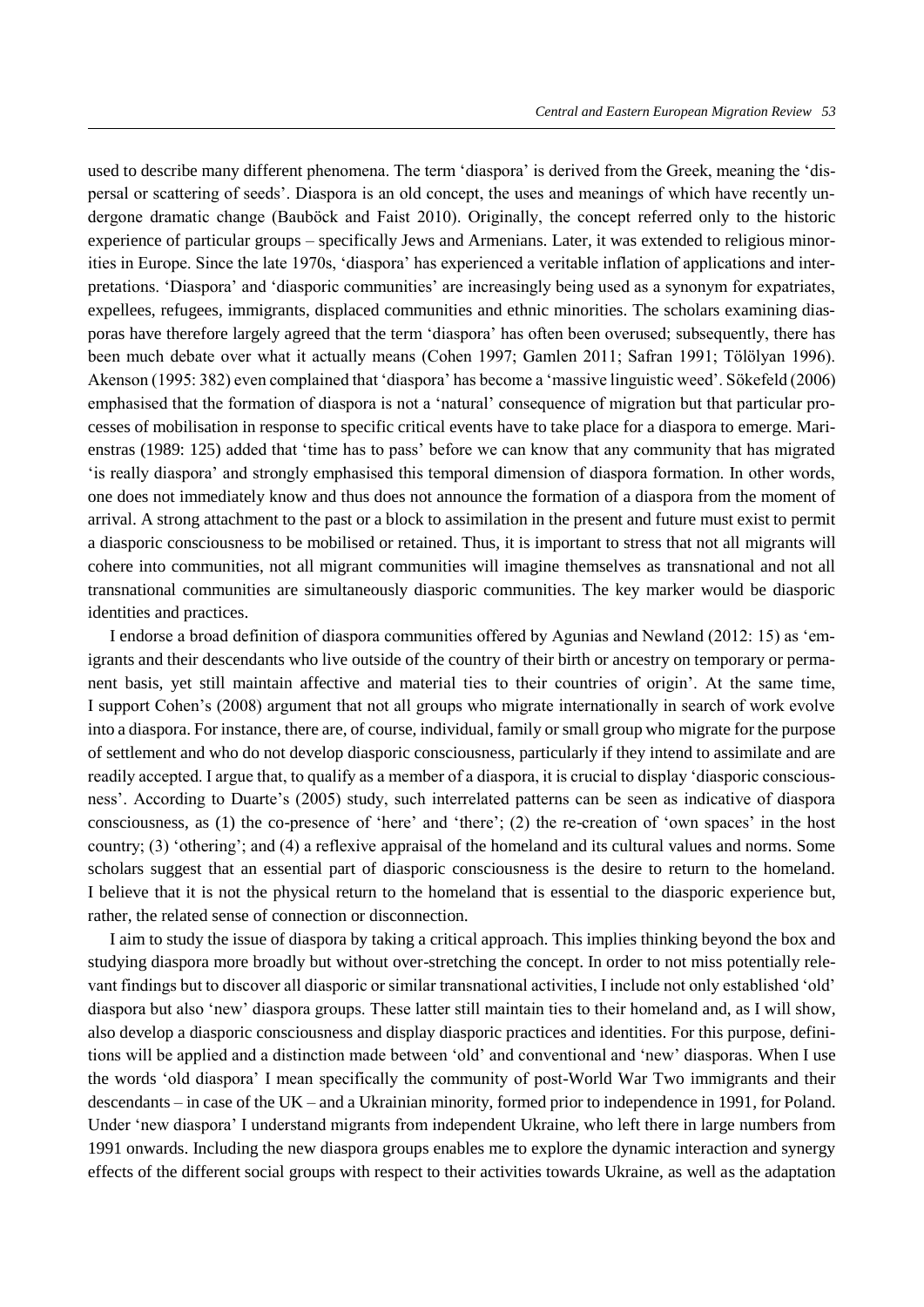of classical diasporas to some new realities – notably the fresh influx of contemporary immigrants. Furthermore, thinking of diaspora broadly, following Van Hear (1998) and paraphrasing Sartre (1957), I suggest that we distinguish between diaspora 'in itself', hence all Ukrainians who live abroad – as, in our case, in the UK and Poland – and diaspora 'for itself', hence those Ukrainians living abroad, actively engaging with Ukrainian matters and displaying diasporic practices and identities. Important characteristics of the diaspora 'for itself' are that its members have developed diasporic consciousness and maintain ties to their homeland.

#### *The diaspora–development nexus*

Over the past few years, the contributions of migrants and diaspora to sustainable development in their countries of origin and destination have been acknowledged by the 2030 Agenda for Sustainable Development, the New York Declaration for Refugees and Migrants and the Summits of the Global Forum on Migration and Development (for a definition of development, see IOM 2005). In many EU policy documents, diasporas and migrant communities are discussed as emerging agents of development in their own right – pointing to the increased significance of migrant categories and collectives for cross-border policymaking (Weinar 2017). The engagement of diasporas in issues conventionally seen as relating to development, poverty reduction, economic growth, trade, post-crisis recovery or post-war reconstruction has generated an increasing interest among academics (e.g. Cohen 1997; Van Hear and Liberatore 2015) and stakeholders (the UNDP, CoE, IOM etc.). However, for over 80 years, migration studies have looked mainly at immigration from the point of view of immigrant-receiving countries, whilst paying little attention to the large body of mostly non-Anglophone literature produced in the emigration countries (Okólski 2009). The re-introduction of the country-of-origin perspective in the 2000s was an important step in migration studies (Weinar 2017). Desiderio (2014) argues that, in the past two decades, origin countries began to better understand diaspora contributions to development in the homeland. These countries have increasingly acknowledged that the development effects of migration stem not only from returns and remittances but, more broadly, also from knowledge transfers and direct investments. They also recognise the capacity of emigrants and their descendants to 'market' their homeland abroad – thus contributing to the country's attractiveness for tourists and foreign investors, stimulating trade and even channelling broader geopolitical benefits. Levitt (1996) suggests that members of the diaspora also contribute social remittances – the ideas, behaviours, identities, new values, expectations, ideas and social capital that flow from receiving- to sending-country communities – which can impact on conflict resolution or post-conflict reconstruction. Bercovitch (2007) points to socio-cultural influences that can be beneficial in a post-conflict environment; he suggests that, with regards to reconciliation, people in the homeland are preferring to accept advice from members of the diaspora rather than from other foreigners. He envisions this in terms of the diaspora's ability to provide culturally appropriate facilitation to reconciliation processes and socio-psychological healing. Van Hear and Cohen (2017) distinguished three spheres of diaspora engagement: the largely private and personal sphere of the household and the extended family; the more public sphere of the 'known community', by which is meant collectivities of people who know, or know of, each other; and the largely public sphere of the 'imagined community', which includes the transnational political field, among other arenas. Sinatti and Horst (2015) argue for a reconceptualisation of development as a process of social change that is linked to human mobility across a range of socio-spatial levels and of diaspora as a mobilising tool and an imagined, as opposed to an actual, community. They suggest that many programmes and policies have taken a too-restrictive understanding of development as a distinct area of professional practice and have thus attempted to channel migrants' transfers of financial, social and human capital towards this planned development. A reconceptualisation beyond the narrow understanding of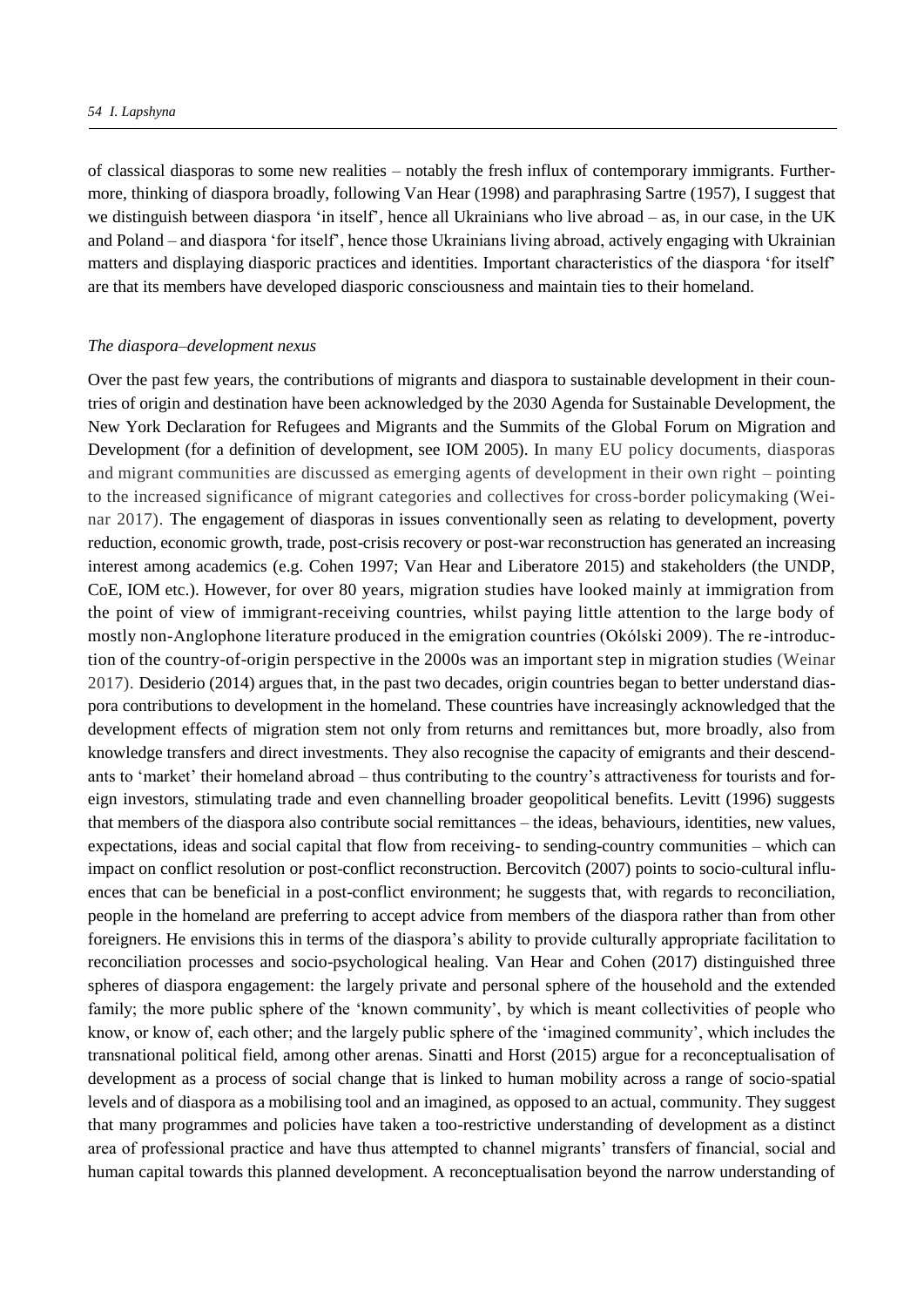development as a Western intervention would allow for the exploration of new aspects of migrant contributions to societal transformations in countries of origin and residence.

There is a variety of positive contributions that diaspora populations can and do make; community-based NGOs, professional networks and political entrepreneurs all have the potential to bring about positive change. European research shows that migrant organisations, too, make important contributions to the development of their countries of origin (see, for example, Sezgin 2010). Gallina (2008), for instance, analyses the organisations of Malians in France and argues that they not only provided aid to Mali after the drought of 1973–1974, but were also responsible for 60 per cent of the infrastructure projects in certain regions. Similarly, Lampert (2014) argues that London-based Nigerian organisations transcend the ethicised boundaries of belonging to articulate and pursue visions of Nigeria's national development and that their potential for contributing to a unified and prosperous Nigeria should not be dismissed. Furthermore, InWent (2008) shows that cooperation with migrant organisations not only improves development work but also deepens the understanding of the lives of migrants in Germany. Schmelz (2007), for example, illustrated that there are diverse types of Cameroonian migrant organisations in Germany, including those with a primary focus on development policy. He argued that Cameroonian migrant organisations are engaged in a range of activities which, as a whole, serve for a better education and the empowerment of young people, especially in rural areas. In Ukraine, the Chernobyl catastrophe provided one of the first opportunities for the diaspora to play an officially sanctioned role in Ukrainian society. Humanitarian aid worth US \$40 million was provided to the victims of the disaster by members of the Ukrainian diaspora (Satzewich 2002).

#### *The Ukrainian diaspora and the diaspora–development nexus*

While much literature exists about the historical formation of the Ukrainian diaspora, few scholars focus on its role in the development of the homeland. Satzewich (2002) studied the North American Ukrainian diaspora and its response to the post-war suppression of the Ukrainian language, culture and religion in the home country. He explored how the diaspora's relationships with Ukraine have changed since the fall of the Iron Curtain. Comparing the Ukrainian diaspora with the other East-Central European groups, he pointed out that fewer diaspora Ukrainians seem willing to 'return' or move to their ancestral homeland than the members of other East-Central European diasporas. Another important finding of Satzewich is that diasporas, like communities, often contain social divisions, conflicts and differences. This reservation is also relevant for the Ukrainian diaspora. He argued that Ukrainians in the diaspora have emphasised their within-group differences as much as their similarities within a larger imagined community. In his book, Satzewich (2002: 17) said:

*In many ways, the story of Ukrainian diaspora community life in the west is one of conflict, struggle and hostility between Ukrainians of different political persuasions, religious affiliations, classes and wave of immigration. Divisions between socialists and nationalists, Catholic and Orthodox churches, eastern and western Ukrainians, 'new-wave immigrants' and longer-settled members of the community, and between followers of different nationalist leaders have all at some point fractured the Ukrainian diaspora.*

Previous research on the Ukrainian diaspora acknowledged its important role in the development of Ukraine, especially since independence in 1991. The Ukrainian diaspora enhanced the process of democratisation and lobbied foreign governments to adopt pro-Ukrainian policies. It contributed financially to political parties' advocating state independence (Satzewich 2002). A growing body of literature has begun to highlight the response of the Ukrainian diaspora to the Euromaidan movement. Malyutina (2014) focused her research on the transnational activism of the 'London Euromaidan' in 2013–2014. She pointed out that, despite the fact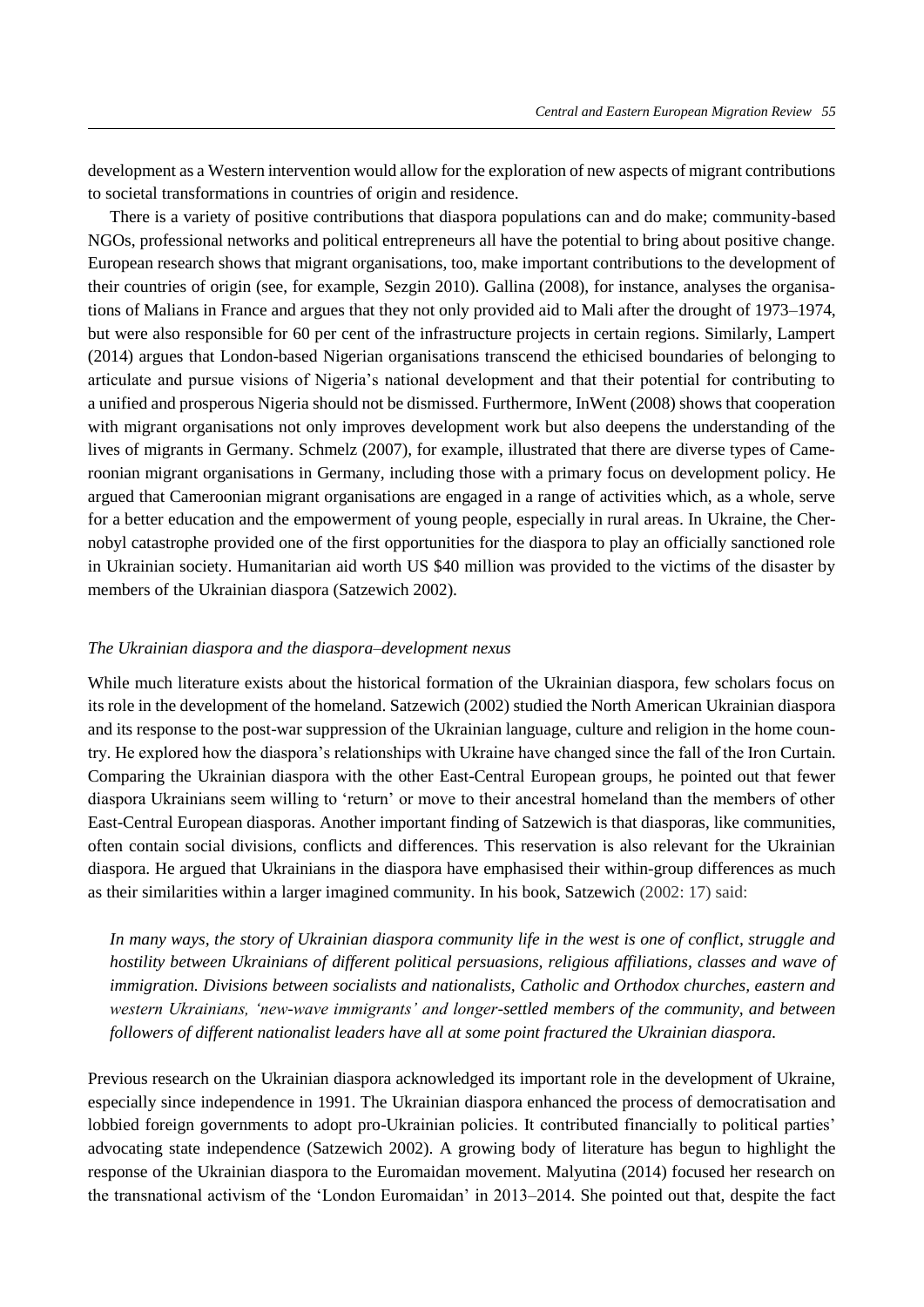that the Ukrainian community in London is smaller than that in Canada or USA, the 'London Euromaidan' was one of the most active and mobilised Ukrainian communities abroad supporting protests and actively engaging in political events in Ukraine. She suggested that one of the main characteristics of London's Euromaidan was its dynamism and perseverance and the regularity of protests, the variety of targets of protests and the social diversity of the protesters. However, she only studied the beginning of the protest over a quite short period of time (November 2013 to spring 2014), which does not really allow examination of the changing dynamics. My research was conducted at the later stage of the protest cycle, which allowed me to also observe any up- and down-swings. The role of Ukrainian diasporas in (post)revolutionary processes has also been studied by Melnyk, Patalong, Plottka and Steinberg (2016) who, in their research, discussed the formation of a new Ukrainian 'diasporic community' in Germany and Poland. As in my findings, they argued that the civic engagement of Ukrainians in Germany with their home country has dramatically increased since the Maidan protests.

Kolyada and Raicheva (2018) studied the Ukrainian diasporas in the context of the latter using their social and economic potential to improve the competitiveness of Ukraine's economy. The authors argued that collaboration with the Ukrainian diaspora is not efficient because too few leading foreign managers of Ukrainian origin are involved in the Ukrainian economy. They concluded that any potential economic benefits of the Ukrainian diaspora are not used enough for the Ukraine's economic development. CEDOS (2017) added to this by stating that Ukrainians abroad are an underestimated capital of Ukraine, as the diaspora and migrants not only financially support their relatives but are also interested in Ukraine's development. They support Ukrainian soldiers, offer expertise for reforms and good governance, cooperate with Ukrainian scientists in joint projects and serve as cultural diplomats.

Despite this evidence, however, there has been a lack of theorising about the role of the Ukrainian diaspora in the development of its country of origin. This article aims to address some of the research gaps.

## **Methodology**

This study is based on research which took place in 2015 and 2016 and 43 in-depth semi-structured interviews, field observations and a literature survey. I have chosen Poland and the UK as two different cases. Poland is a country with a large number of Ukrainians (estimates vary between 500 000 to 1 million); while, the UK has a relatively small number of Ukrainians (estimates vary between 30 000 to 100 000).

The interviews were conducted mostly in London and Warsaw. This is because, firstly, in the UK, Ukrainians are mostly concentrated in the capital, London. For comparative reasons, I have chosen the Polish capital, Warsaw, where Ukrainians are also found in significant numbers. Secondly, and more importantly, however, is that diaspora organisations are typically concentrated in the capital of the country because of their interest in communicating with the power structures. Therefore, the main diasporic and Euromaidan activities – which are the focus of this study – were mostly held in the capitals. Nevertheless, some interviews were also conducted in other cities of the UK and Poland. The sample consisted of 20 interviewees in the UK and 20 in Poland. Amongst these were 20 representatives of diverse Ukrainian diaspora organisations: 3 community leaders, 9 professionals/activists/volunteers, three business people, 3 embassy representatives; and 2 Church representatives. I also conducted three expert interviews in Ukraine. Each interview lasted between 45 and 90 minutes. The material was anonymised, coded and analysed using NVivo software.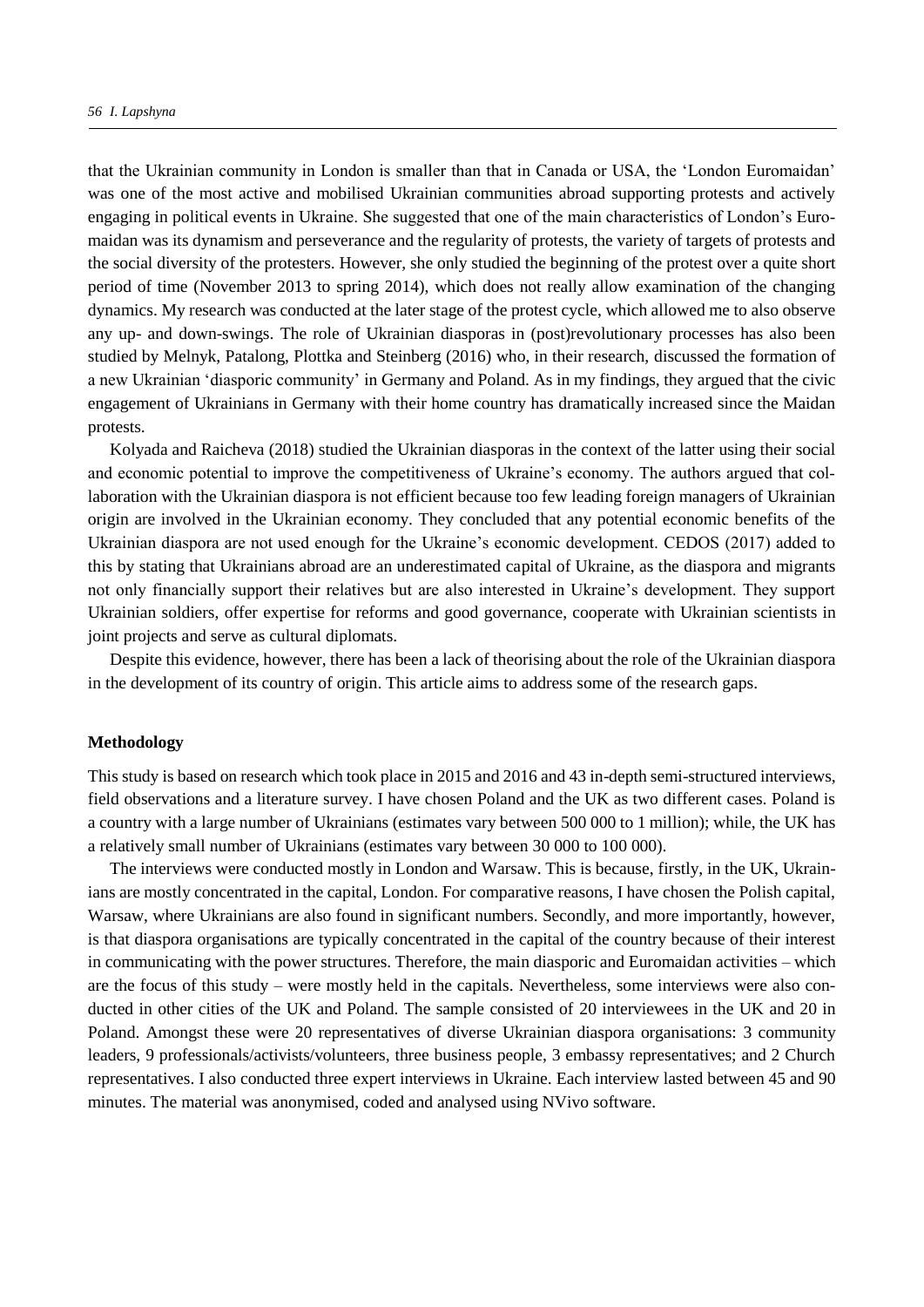#### **The Ukrainian diaspora – diversity and segmentation**

In both countries, the Ukrainian diaspora turned out to be diverse and segmented, depending on the members' skills, religion, class, age, initial migration motives, migration status and duration of stay in the host country. However, in one sense, the Ukrainian diaspora in Poland is distinctly different from that in the UK because, in Poland, there is a historic Ukrainian minority, a feature that does not exist in the UK.

#### *The diaspora population in the UK*

The Ukrainian community in the UK has a long history and its own institutions – associations, a newspaper, archives, a community Saturday school, etc. (Kubal, Bakewell and de Haas 2011). However, no definite figures exist for the size or social composition of the Ukrainian community there today. According to the 2018 Annual Population Survey, 36 000 persons born in Ukraine were residing in the UK in 2017 [\(Office for National](https://en.wikipedia.org/wiki/Office_for_National_Statistics)  [Statistics](https://en.wikipedia.org/wiki/Office_for_National_Statistics) 2018). However, this figure excludes second-generation Ukrainians. Leaders of Ukrainian community organisations believe that the Ukrainian community currently numbers some 30 000 persons (Embassy of Ukraine to the United Kingdom of Great Britain and Northern Ireland, n.d.). These are mainly first- and second-generation Ukrainians from post-World War Two immigration flows. However, over the past few years, the Ukrainian community of Great Britain has increased due to – partly irregular – migrant workers. Any analysis of the Ukrainian diaspora in the UK cannot ignore the distinction between the different segments. Ukrainians in the UK can be divided in three main groups, between which there are significant differences with respect to their socio-economic and demographic characteristics and their involvement in organised Ukrainian community life. These three groups are a) post-World War Two immigrants, b) their descendants and c) migrants from independent Ukraine. Most of the Ukrainians who have come to the UK since Ukraine's declaration of independence in 1991 have been relatively young people of working age, with roughly equal numbers of men and women. They fall into several categories, depending on the circumstances of their arrival in the country and their status. Broadly speaking, two main subgroups can be distinguished within this category: those with a regular immigration and employment status and those with an irregular status. Those in the first group are employed in a wide range of occupations, from academic or highly skilled posts to unskilled jobs. Most of the undocumented immigrants work in un- or semi-skilled jobs in sectors such as agriculture, food processing, construction, catering and domestic work, even if they have higher educational qualifications and previously worked in higher-level jobs in Ukraine (Krawec 2017).

Recent migrants from independent Ukraine differ significantly from the post-war immigrants and their British-born descendants in terms of life experience and world outlook. As a consequence of this, they have generally not become involved in the life of the established Ukrainian community, albeit with some notable exceptions. The dramatic events of recent years in Ukraine – the Euromaidan, the annexation of Crimea and the war in Eastern Ukraine – have inspired newcomers in the UK to get involved and to make powerful contributions to their home country. Some have become members or supporters of both well-established and new diaspora organisations.

The 'old diaspora' refers mostly to the Association of Ukrainians in Great Britain (AUGB), which was founded in 1946 by Ukrainians who went there at the end of World War Two. The association is the largest representative body for Ukrainians and those of Ukrainian descent, with branches in many UK cities. It exists to develop, promote and support the interests of the Ukrainian community and the AUGB community in London and the UK have been actively engaged in protests and providing aid to the home country. Members of the 'new diaspora' have different characteristics to those who have lived in the UK for a longer period of time. For example, more-settled immigrants are more likely to speak better English, to have become English citizens,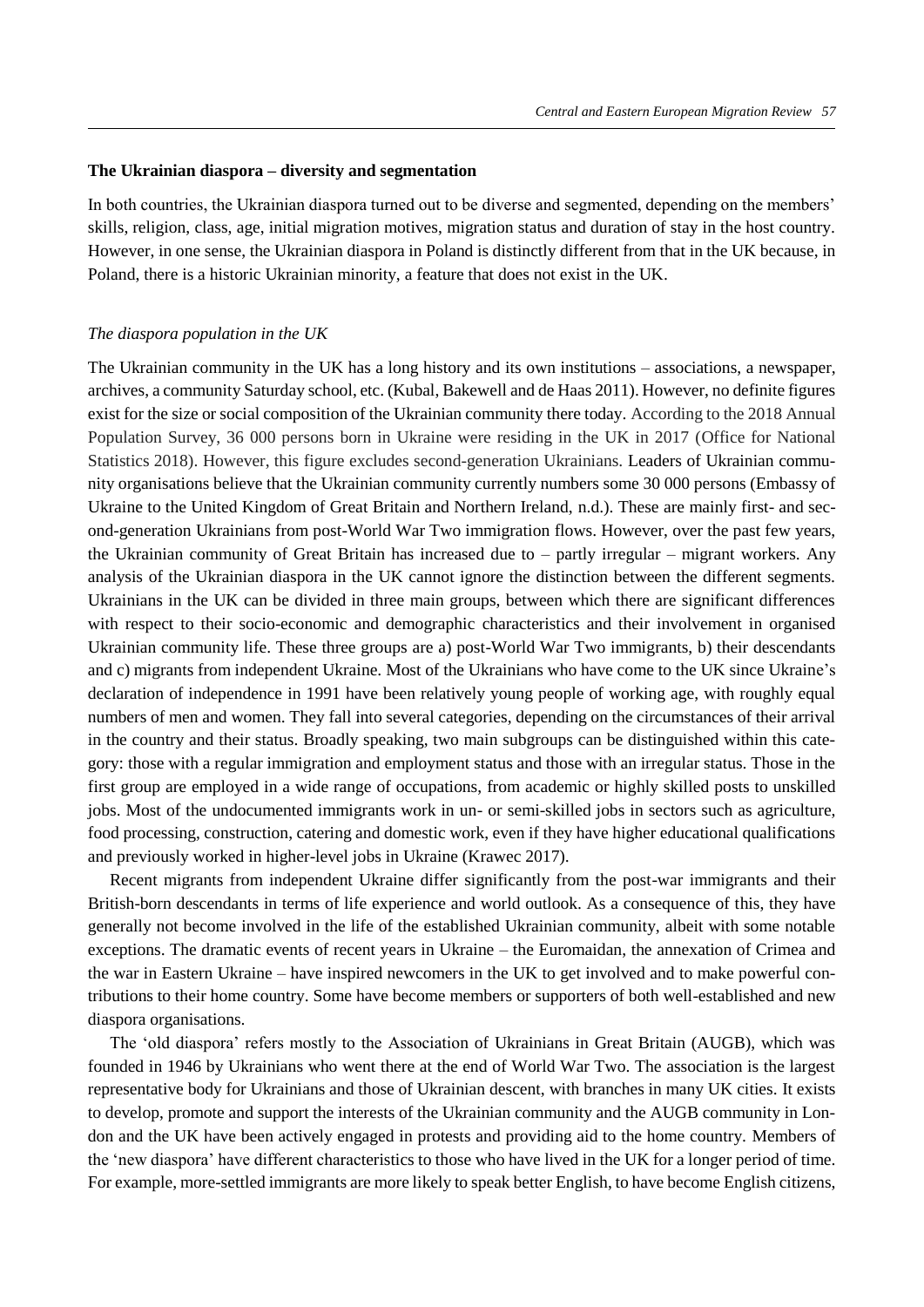to have higher incomes and to have become homeowners – thus, a highly diverse diaspora. This was also confirmed by my interviewees. A senior representative of old diaspora organisation explained:

*There is no 'one size fits all', so every segment has to be approached in a very different manner. It is very important to understand, whenever doing anything with the diaspora, how diverse it is. There are Ukrainian oligarchs and their families, they are present in the UK and own hundreds of millions of pounds-worth of properties. Then there are Ukrainian big businessmen. The next segment is the Ukrainian professionals like the bankers, the lawyers, who are very well-paid individuals. Another group is academic – students and people who are working in academia. Then there is the old diaspora, which itself has different segments in it. Those who were born outside of Ukraine or in other countries, whose children have been born in the UK, this is a sort of diaspora. Then we have the migrants: legal and irregular migrants. We have this full eclectic mix, very diverse mix* [UK14].<sup>1</sup>

Crucially, all these segments complement one another, as the representative of the Embassy of Ukraine in London pointed out: 'It [the Ukrainian diaspora] has different target groups and spheres of influence' [UK19].

My research findings showed that, in some cases, there was a clear overlap between the different groups when, for instance, a newly arrived highly skilled labour migrant nevertheless became, first, a member of an old diaspora organisation – the AUGB – and then one of the leaders of the newly founded 'London Euromaidan'. Therefore, my findings challenge the neat distinction between immigrant communities and diasporas and the narrow conceptualisation of diaspora based on their historic roots. This approach implies that the idea of diaspora '*in* itself' is derived from members' historic roots only. Instead, I suggest considering diaspora '*for*  itself', instead taking peoples' concrete engagement in diasporic activities and identities as the defining moment, no matter whether their ancestors had migrated or whether they themselves have migrated only recently. For these reasons, I distinguish between old and new diasporas.

#### *The diaspora population in Poland*

As in the UK, the majority of my interviews in Poland reveal that the Ukrainian diaspora in Poland is quite diverse and segmented. First of all, there is a Ukrainian minority – the 'conventional' or 'old' Ukrainian diaspora in Poland – formed prior to independence in 1991 and represented by the Ukrainians' [Union in Poland](http://www.encyclopediaofukraine.com/display.asp?linkpath=pages%5CA%5CS%5CAssociationofUkrainiansinPoland.htm) (*Związek Ukraińców w Polsce*). The [Association of Ukrainians in Poland](http://www.encyclopediaofukraine.com/display.asp?linkpath=pages%5CA%5CS%5CAssociationofUkrainiansinPoland.htm) was founded in 1990 as a descendant of the Ukrainian Social and Cultural Society (USKT), established in 1956. It was the only community institution in post-war [Poland](http://www.encyclopediaofukraine.com/display.asp?linkpath=pages%5CP%5CO%5CPoland.htm) which was allowed to engage in Ukrainian cultural and educational activities until the 1980s.

Notably, Ukrainians are the fourth-largest minority in Poland – a distinctive feature of the Ukrainian diaspora in Poland. According to a 2011 survey, this diaspora consists of 51 000 people (Central Statistical Office in Poland 2011). Again as in the UK, there is a new post-independence Ukrainian diaspora in Poland, made up of a combination of people who emigrated after 1991. The number of Ukrainian nationals (including ethnic Ukrainians) who work in Poland either permanently or temporarily has been significantly increasing since the 1990s (Tyma 2018). This flow consists mainly of labour migrants, students, professionals and undocumented migrants. There are different estimates of the number of Ukrainians in Poland – according to the *Ukraiński Świat* Society in 2015, there were 400 000 (Kunicka 2015). Deshchytsia, the Ukrainian ambassador in Poland, argued that, in 2018, the number of Ukrainians living and working in Poland was over million (quoted in Radio Svoboda 2018). The ongoing war in Eastern Ukraine has contributed to an increase in a new category in Poland – applications for refugee status submitted by Ukrainian citizens.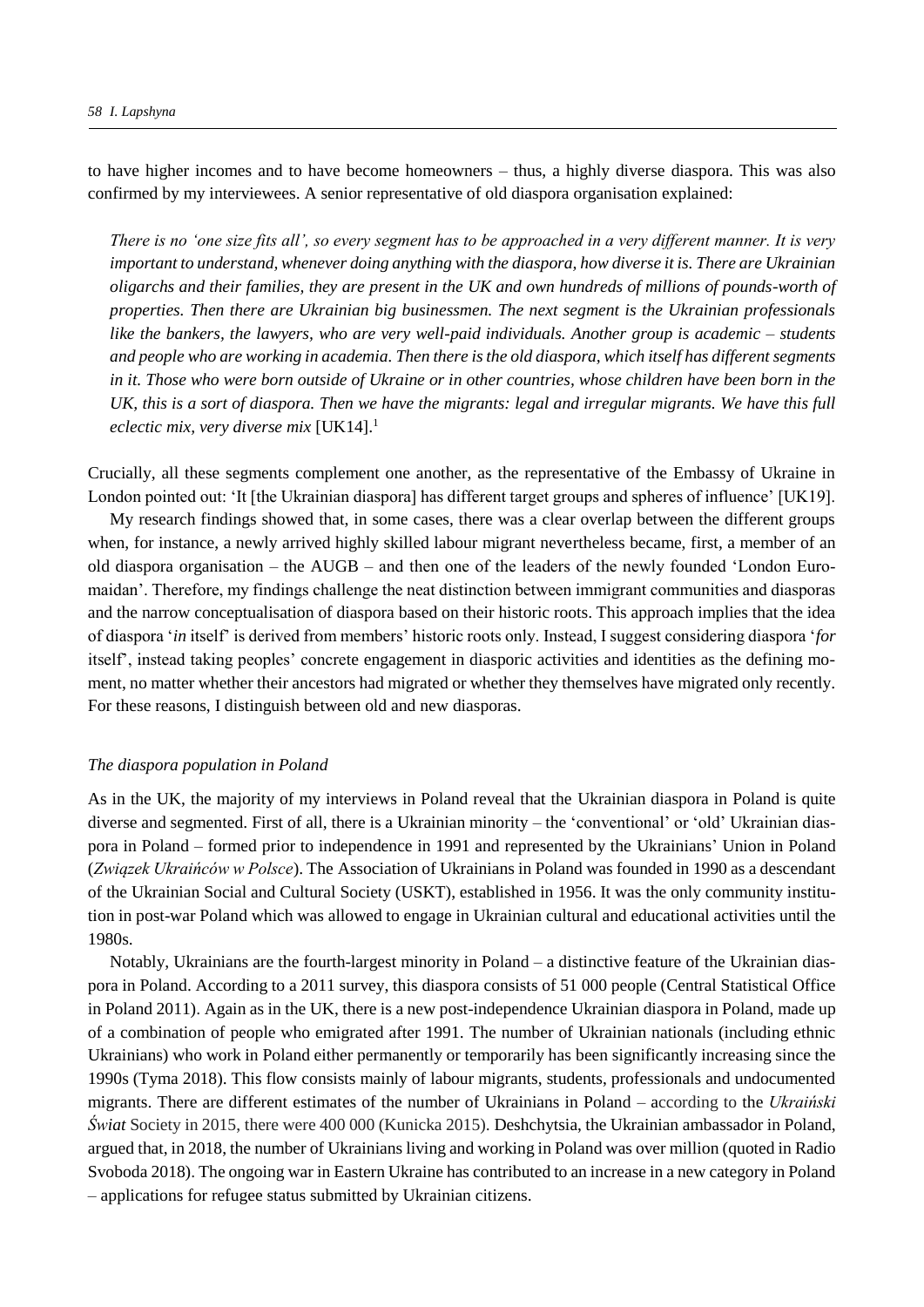It is important to stress that, despite segmentation, there is a dialogue and collaboration between the 'conventional' old diaspora and the new diaspora, as stated by the representative of a new diaspora organisation in Warsaw:

*They* [old diaspora] *collaborate with us, they see potential in us – Ukrainians from Ukraine, because one of the challenges for them is assimilation. Their children speak Polish at school, and only at home speak Ukrainian. We are native speakers and by communicating with us in Ukrainian they improve their Ukrainian language proficiency. On two occasions we organised major events together with the [Association of](http://www.encyclopediaofukraine.com/display.asp?linkpath=pages%5CA%5CS%5CAssociationofUkrainiansinPoland.htm)  [Ukrainians in Poland](http://www.encyclopediaofukraine.com/display.asp?linkpath=pages%5CA%5CS%5CAssociationofUkrainiansinPoland.htm) – Ukraine's Independence Day, this year and last year* [P5].

At the same time, a representative of the old diaspora organisation in Warsaw confirmed that:

*We collaborate with the organisation '*Nash Vybir*'* ['Our Choice']*, which was founded by new-comers, highly educated Ukrainian migrants. They are people who work at universities, graduated from universities or have some scholarships in Poland. They differ considerably from the previous migration wave in 1990*  [P7].

Another representative of the new diaspora in Warsaw was very positive about the old diaspora and pointed out that there was a lot to learn from it:

*When they came here first, it was not easy, they had to be very patient. Newcomers must learn from the old diaspora. Because we are* [newcomers] *'hot' people, we want everything at once and immediately. And if there is no result we are quickly disappointed, whereas the old diaspora were more patient. We have to learn it from them. We do not appreciate that, in the past, everything was different* [P20].

Generally, all groups or segments in both countries engage in a variety of activities, have different target groups and spheres of influence and partly compete with, but also complement, one another. However, what they have in common is concern about the affairs of the country of origin, Ukraine. From my interviews with different representatives of the Ukrainian diaspora, it became clear that, in both cases and to a greater or lesser extent, the Ukrainian diaspora displays some divisions, conflicts and differences, thus echoing Satzewich's (2002) description. For instance, a representative of the new diaspora in Warsaw revealed that:

*Young people here are very creative, whereas the old diaspora do not create new innovative things. They do not organise activities for the newcomers because they do not understand them. Therefore, we are very divided in Warsaw* [P3].

Differences between newcomers and more-settled immigrants were reflected in the comments of another representative of the new diaspora in Warsaw:

*Within the last 10 years there have been lots of changes here. Those Ukrainians who were born here* [in Poland] *lived a very quiet life, made some money but now feel uncomfortable. Their importance is decreasing. They have their own problems which are more related to history. Labour migrants, students or newcomers have different kinds of problem* [P14].

Several interviewees mentioned the division and conflict between migrant organisations in Warsaw: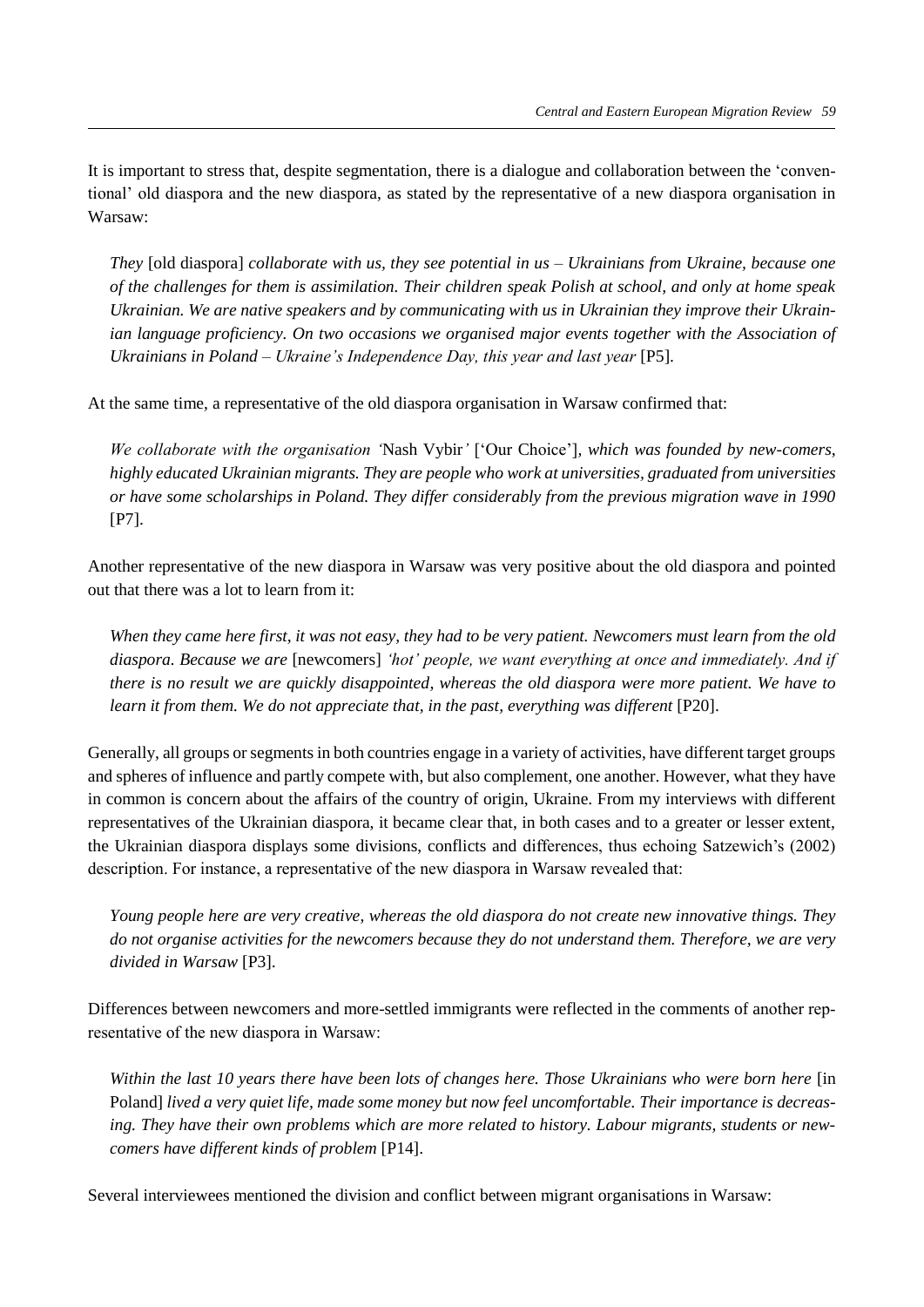*The division has also deepened due to the Euromaidan. In the beginning, the Euromaidan united all of us but, later, there was a division and many misunderstandings appeared. Everyone started discussing who has done more. One organisation accused another of being 'Kremlin agents'.*

*On the one hand, there are organisations 'X' and 'Y' and, on the other, there is the organisation 'Z'. When there was a celebration of Ukraine's Independence Day, a picnic was organised by X, while Z organised the Vyshyvanka March. They deliberately organised these events on the same day and at the same time*  [P3].

The representative of the new diaspora in Warsaw was also critical of the conflict and made it clear that 'this problem hinders the development of the Ukrainian community in Poland. It would be better to act together' [P3].

## *The Euromaidan: the emergence of a diasporic civil society in the UK and Poland*

The Euromaidan, the subsequent occupation of Crimea and the war in Eastern Ukraine have all mobilised activists, volunteers, associations and various NGOs and foundations but have also inspired previously non-active Ukrainians abroad and triggered a unique response and powerful wave of diasporic activities in the UK and Poland. All actors quickly responded to the events in Ukraine – almost every Ukrainian NGO in London and Warsaw and many active citizens in the two countries were pulling together to help and support Ukraine. The great majority of my interviewees agreed that the Ukrainian community has united and grown stronger due to events in Ukraine. A representative of the new diaspora in London revealed:

*What we have seen is this joint effort of all the migrants – those who came long ago, more recently and even more recently – to join forces and support the Revolution of Dignity and unite as a front to oppose the Russian annexation of Crimea. So, if there is anything positive to come out of the tragic and horrendous events in Ukraine then it is that our community has grown stronger* [UK3].

The mobilisation of civil society has been remarkable in terms of the levels of engagement and participation across all segments of the Ukrainian diaspora. A number of my interviewees agreed that, due to Euromaidan and the war in Eastern Ukraine, diaspora members united their efforts and activities. A representative of the new diaspora in Warsaw observed:

*When the Euromaidan started, many people who were friends and trusted one another assembled in the square. This encouraged and drove other people to join in. A common enemy united different groups in Poland – the older diaspora, young people and newcomers. When the situation in Ukraine deteriorated, all were united* [P18].

On the one hand, traditional diaspora groups reported a surge in members, participants and activities. On the other, almost every Ukrainian NGO and many active citizens in the UK and Poland pulled together to help and support individual victims, civil society, the army and Ukraine in general. A representative of the new diaspora in London explains:

*When the Euromaidan started, the old diaspora became very active and they mobilised. There were more joint efforts, I remember petitions we signed together – we collected signatures. I remember the 'March for*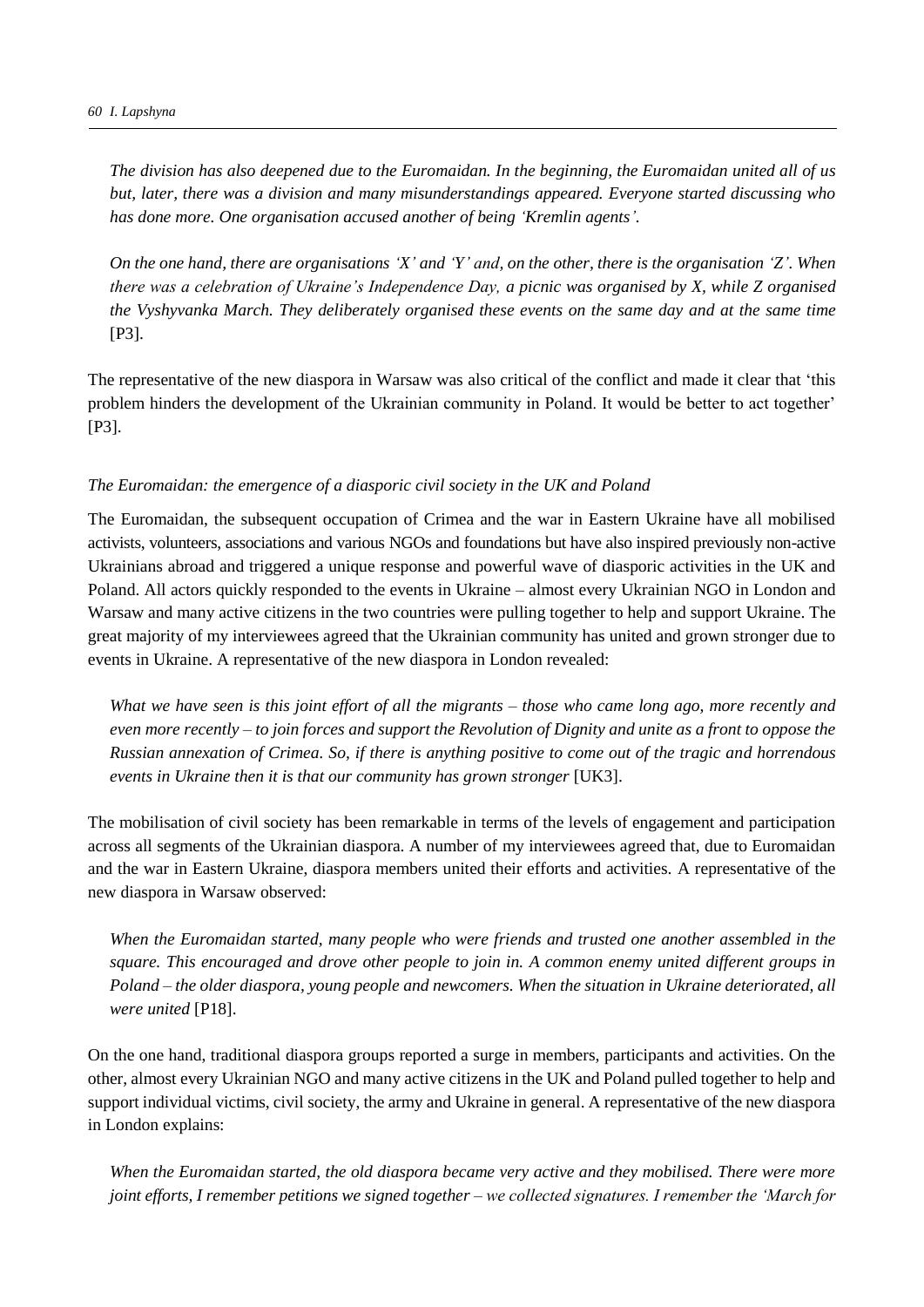*Peace' – up to 10 000 people turned up and it was organised with the help of the old diaspora. The Association of Ukrainians in Great Britain and the Association of Ukrainian Women in Great Britain were very proactive. They were sending parcels to the front line, to kids, to families* [UK9].

Finally, 'The Revolution of Dignity' brought together different and often scattered diaspora and civil-society groups who had not previously collaborated.

*I think that the Maidan and the war in Eastern Ukraine mobilised people here. I could say about myself that, before all this happened, I did not do much. There were people who organised meetings, Ukrainian evenings etc. Now there are many people who come and are ready to help. I am sure that the war has changed us and Ukrainians have realised that they have to do something* [P13].

Thus, due to the events in Ukraine, the country's diaspora has mobilised, grown stronger and became more united, whilst transforming from more inward-looking to more outward-looking communities which, as a result, are now engaging more and more critically with Ukrainian affairs. These activities can thus be conceptualised as a diasporic civil society.

## **The diaspora contribution to Ukraine's development**

Most of the diaspora members retain strong emotional, financial and familial connections with their homeland. They are also well integrated in their host countries, with the potential and willingness to contribute to its development, poverty reduction and economic growth. A well-engaged diaspora may help governments and communities to resolve a crisis, deal with its humanitarian consequences and contribute to post-crisis recovery and rehabilitation. The transfer of diaspora skills can strengthen and build health, education, justice and other institutions in a crisis-affected country; diaspora members can, in turn, mobilise other support for the rehabilitation of the country of origin.

My research findings showed that the Ukrainian diaspora in the UK and Poland has the ambition and willingness as well as the resources and power to contribute to the homeland's development. However, interaction with the Ukrainian diaspora is sporadic and unstructured, and its members are rarely included or consulted in the design of policies or decision-making processes. Members of the diaspora are often perceived as 'money senders'. However, what are often not emphasised enough are the other forms through which the diaspora provides valuable contributions to the economic development of the homeland, such as trade and investment, job creation, the transfer of know-how and innovation and promotion of the country globally, etc. Effective diaspora engagement relies on two-way communication, with benefits achieved only when working jointly on common development goals. Although many of this potential remains largely untapped, the diaspora is considered as one of the key players in the development of a homeland. Here I discuss some of the key means of influence and the variety of contributions which the diaspora has made to Ukraine.

## *Economic influences: from humanitarian to development assistance*

One of the most important influences which a diaspora can have on its country of origin is through economic contribution. Private remittances from the diaspora can help individuals and families to survive during conflict and to rebuild their lives afterwards. The great majority of my interviewees agreed that remittances by individuals constitute the most sizeable and tangible form of Ukrainian diaspora contribution to development.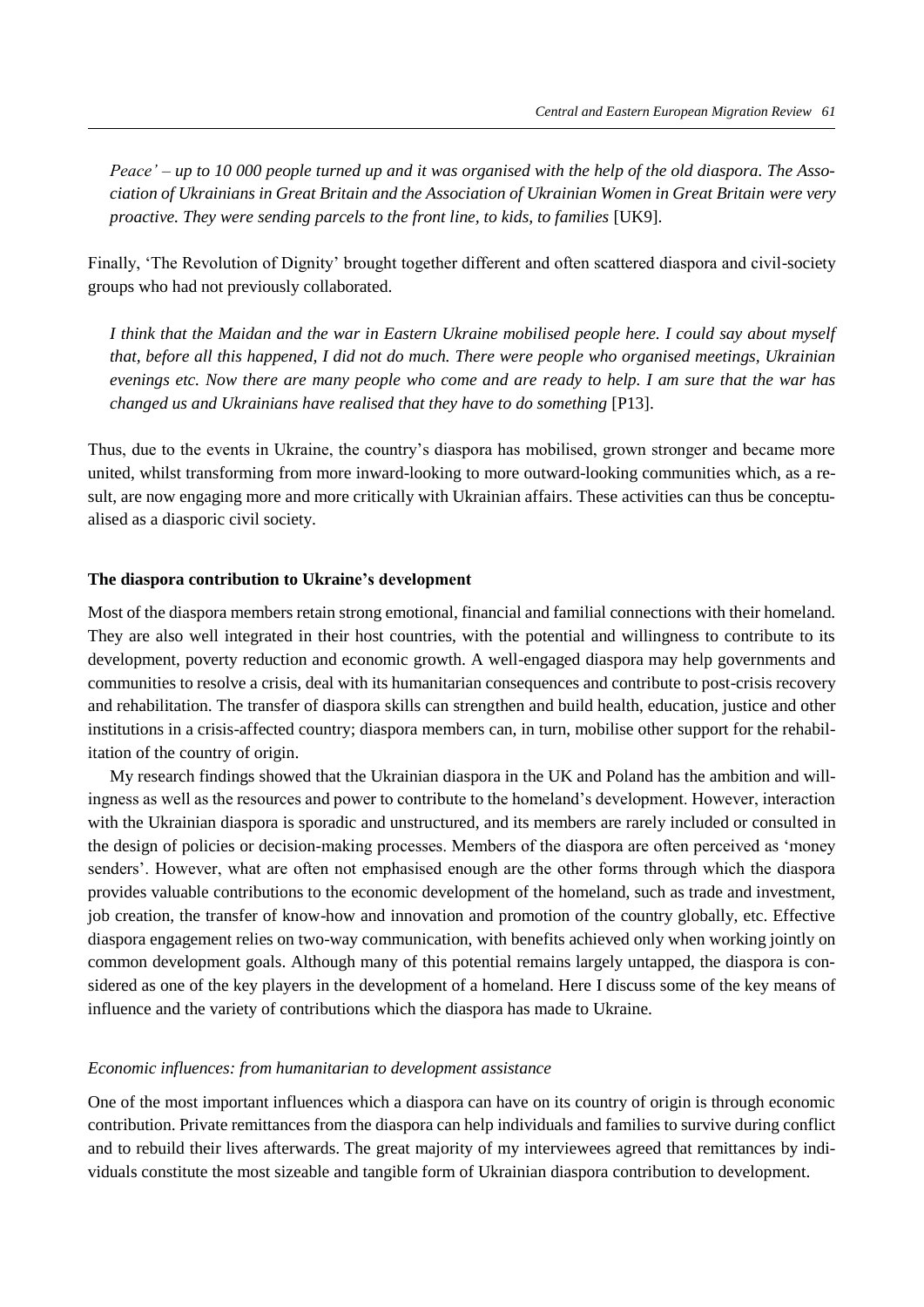From the interviews and observations and, by referring to the categorisation offered by Van Hear and Cohen (2017), it became evident that diaspora engagement in Ukraine tends to be privately orientated towards family and the known community rather than concerned with broad societal renewal. This orientation toward recovery and development – implicit and rarely articulated – is largely private, focused more on fostering the survival of and supporting kin and community, rather than geared to notions of recovery and development led by the state, which they often mistrust.

Recognising the importance of remittances by individuals as a reliable source of funds in the development context, in this section I focus on the humanitarian aid and development assistance which the Ukrainian diaspora has provided for the homeland. Remittances, on their own, will not result in development if the conditions for those sending and those receiving remittances are not conducive to development.

In the context of the Euromaidan and the subsequent and ongoing war in Eastern Ukraine, the Ukrainian diaspora efforts in the UK and Poland are directed towards the provision of humanitarian aid. It should be stressed that organising humanitarian aid is not the monopoly of skilled members of the intellectual diaspora only; instead, all diaspora groups make contributions to the home country. Many low-skilled or even undocumented migrants in both countries actively contributed to activities like the provision of humanitarian aid. An old diaspora representative in London summarises the situation thus:

*One of the things I was very proud of when the Euromaidan started in Ukraine was that each and every Ukrainian community group was doing its bit. The Ukrainian Medical Association in the UK took over medical issues, issues with hospitals, wounded people. 'London Euromaidan' had people to collect, fundraise and get supplies for the front line, for volunteering battalions. At the same time, people from the same group who had skills in networking would approach the media and talk in front of cameras and microphones to raise awareness. Others with skills and networks would go to parliament and raise issues* [there] [UK3].

Although the Ukrainian diaspora continues to engage in a number of important issues in Ukraine, the scope of their engagement has shifted as events have unfolded. At the beginning of the Euromaidan movement, solidarity activities were organised but, when things turned violent, humanitarian aid became a major field of activity; this gained further importance due to the war in Eastern Ukraine, when people were wounded in the fighting. As explained by one of my interviewees:

*It all started with the organisation of the mini-Maidan near our Embassy* [in Warsaw]*, then I went for two weeks to Ukraine to be on the Maidan in Kiev. I went there two days before they started shooting at Maidan. It was end of January. Later, in February, wounded Ukrainian soldiers were brought to Warsaw. We organised a mini-chain of the volunteers in Warsaw. Someone was cooking, someone was dealing with the documents, translations, others were dealing with the accommodation of the wounded after their stay in hospital. Then we organised a concert with fundraising for the Maidan. Every member of the community was mobilised: those who came here to work long term, those who came here for one to two months and those who were born here* [P20].

Since the start of Russian aggression in Eastern Ukraine, new organisations have been created, in both the UK and Poland, which aimed to support specific stakeholders in Ukraine in multiple ways. For instance, many were helping Ukrainian soldiers and volunteers by providing military and medical aid, whilst others were providing humanitarian aid to and helping more than 1.7 million internally displaced persons (IDPs). The 'new diaspora' representative of the British-Ukrainian organisation which supports people suffering from armed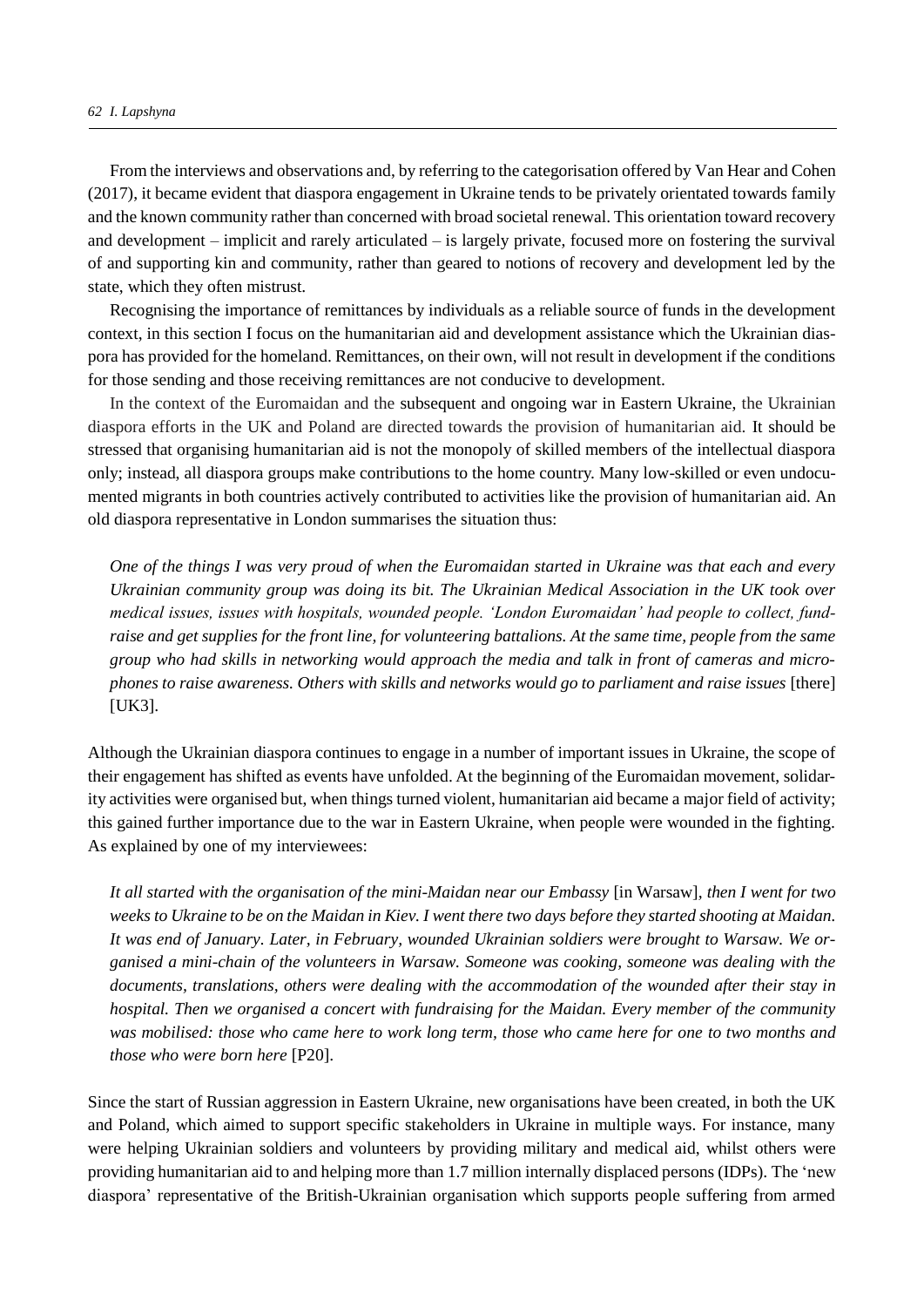conflict and the humanitarian crisis in Ukraine, including the injured and wounded, orphaned children, the elderly, IDPs and families who lost their breadwinners, shared her experience:

*The first time we came up with this idea* [of volunteering] *was more than one year ago, when we saw how many people in Ukraine were injured and wounded. Being very active since Euromaidan started, we had actually experienced the fact that our government and state could not be very helpful and we decided to do what we could, what possibilities there were for us to help. Several months later we decided to start the process of registration and, at the same time, began to do some fundraising to try to deliver some help already to Kiev military hospital. Gradually we developed three main areas of assistance. First, help with prosthetics and with providing medical treatment. Second, help to families and IDPs. The third area was help for children who had lost a parent during the war. I would say we have a fourth area as well – we try to help hospitals by delivering medical equipment* [UK9].

As noted before, not only organisations but many individuals in both countries are actively involved in humanitarian assistance to Ukraine. It has to be stressed that a number of interviewees confirmed Marienstras' (1989) argument that 'time has to pass' before we can know that any community that has migrated 'is really a diaspora' and strongly emphasised this temporal dimension of diaspora formation. One Ukrainian volunteer in Poland (a representative of the new diaspora in Warsaw) explained how her diasporic consciousness had been formed:

*I have been living in Poland for 15 years. I arrived here in 2000 when I was 10 years old. Now I am 25 years old. I received my Master's degree in International Relations here. I was not involved in any volunteerism for Ukraine before the Maidan. I have been helping some children from the orphanage, some animals, but I haven't had anything to do with Ukrainian people. It needed some time to develop. I lived and studied in Lublin, after I entered University in Wroclaw and lived there for one year. Later, when I moved to Warsaw I got to know the Ukrainian diaspora; I got to know people who maintained Ukrainian traditions and were involved in all sorts of activities. The Ukrainian community that lives here maintains Ukrainian traditions, probably even more than Ukrainians in Ukraine. It was before Euromaidan and I had a big wish to do something but did not know what I could do. Then the Euromaidan started and all the people who wanted to help united. They wanted to help from here [Poland] as much as they could [P20].* 

Another individual in Warsaw first started volunteering at an individual level but later united her efforts with those of the Monastery and proceeded with the organisation that helped people in Ukraine. She explained:

*Last year I decided that I had to do something. I decided to organise, together with the Polish Monastery, the collection of humanitarian aid, namely – clothes. The priest announced that we would collect clothes for IDPs in Ukraine and many Polish people donated clothes. We collected 50 huge sacks and all of them were delivered to my home. I was sorting all this together with my friends. It took us three days. Then we gave these clothes to the Foundation 'Open Dialogue', and they delivered them to Ukraine. This how my volunteering started* [P13].

However, it should be pointed out that the contribution of a diaspora to the development of its countries of origin goes far beyond financial remittances, including the transfer of skills and knowledge, entrepreneurship, trade, investments, network building and bridging cultural divides.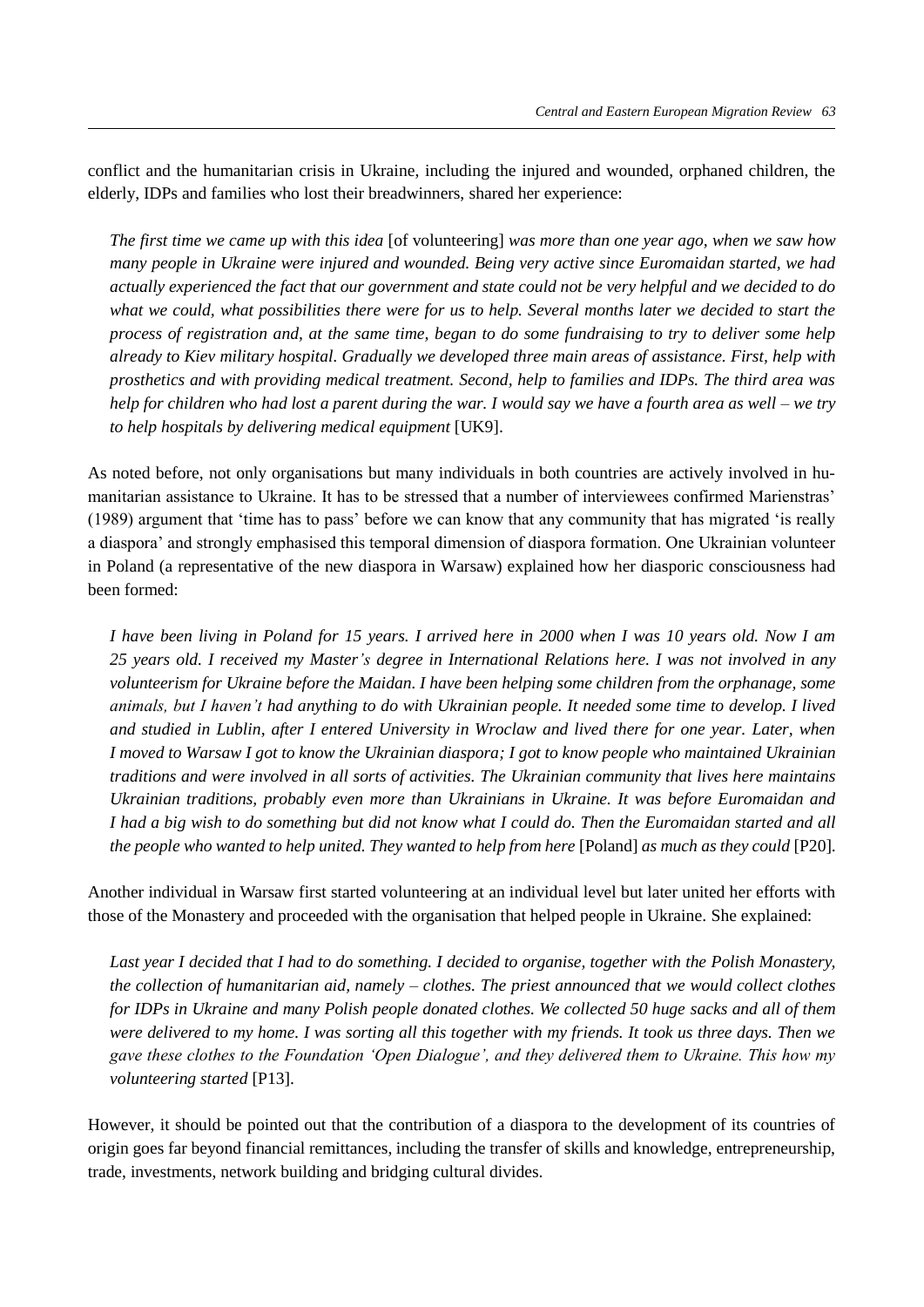## *Social and cultural influences*

Members of the diaspora have, in many cases, acquired not only financial but also human capital, such as skills, networks and ideas that can be of use to their countries of origin. In addition, they can capitalise on their 'insider status' in two countries, which may allow them to understand the particular issues facing their countries of origin, while leveraging their resources and influence in their countries of settlement.

The great majority of my interviewees agreed that social remittances are extremely important for Ukraine. A remarkable example of social influence is an academic project entitled *Leadership Education and Development* (LEAD), organised by Young City Club in 2014, an arm of the London-based non-profit organisation Ukrainian-British City Club (UBCC). LEAD aims to develop and support talented Ukrainian students who are keen to drive positive changes in their native country by implementing social initiatives or pursuing public-sector careers. Within the framework of the programme, Ukrainian students spend 10 days in London gaining exposure to and insights into the professional environment, work ethics and corporate culture of the UK's public- and private-sector institutions. Through attendance at topical presentations, participation in workshops, case studies and group projects, participants hone their communication, organisation and political skills, and explore concepts of transparency, compliance and public governance. Under the patronage of UBCC and with the endorsement of the Ministry of Education and Science of Ukraine, LEAD endeavours to motivate young Ukrainians to learn from the best Western practices and to use this knowledge to reform systems, institutions and values in their native Ukraine.

Another example of how social remittances are used is the project *Children of Heroes* run by The Ukrainian Youth Association of Great Britain. This latter organised several summer camps in the UK for children who had lost a parent during the war. For a number of years, Ukrainian children have been invited to the UK to experience the summer camp at Tarasivka – a unique opportunity to meet their peers of Ukrainian parentage who were born in Great Britain, and to enjoy a brief respite from the continuing turmoil in their lives at home in Ukraine.

It is important to note that, in their daily activities, the volunteering Ukrainians adhere to European values such as human dignity, freedom, democracy, transparency or non-corruption, equality, the rule of law and respect for human rights. European values are not only shared among the Ukrainian diaspora in Poland and the UK but are diffused in interactions with the authorities and non-state actors in Ukraine.

*In December, I went to the Maidan in Kiev for the first time. I have joined the self-defence of the Maidan. It was difficult to combine work in Warsaw and my Maidan activities. I also was responsible for the security of the volunteers. We were in charge of gathering information about human rights violations* [P3].

Another value of great relevance for volunteers' own activities is transparency. The Ukrainian activists wanted to support the idea of the Europeanisation of Ukraine. Therefore, most of the Ukrainian activists aim to be transparent in their own activities and publish on-line progress reports in order to set precedences and only cooperate with Ukrainian partners whom they consider to be reliable.

One more sphere in which the diaspora can play a significant role and contribute to the home country is the promotion of Ukraine abroad. A representative of the old diaspora in the UK highlighted that:

*The diaspora can help to promote Ukraine, which we do a lot from the cultural aspect and also to try reeducate people who still think that Kiev is Russian or that Ukraine is part of Russia. And also, I am not sure that I heard much from the Ukrainian government emphasising the Ukrainian aspect of things and this*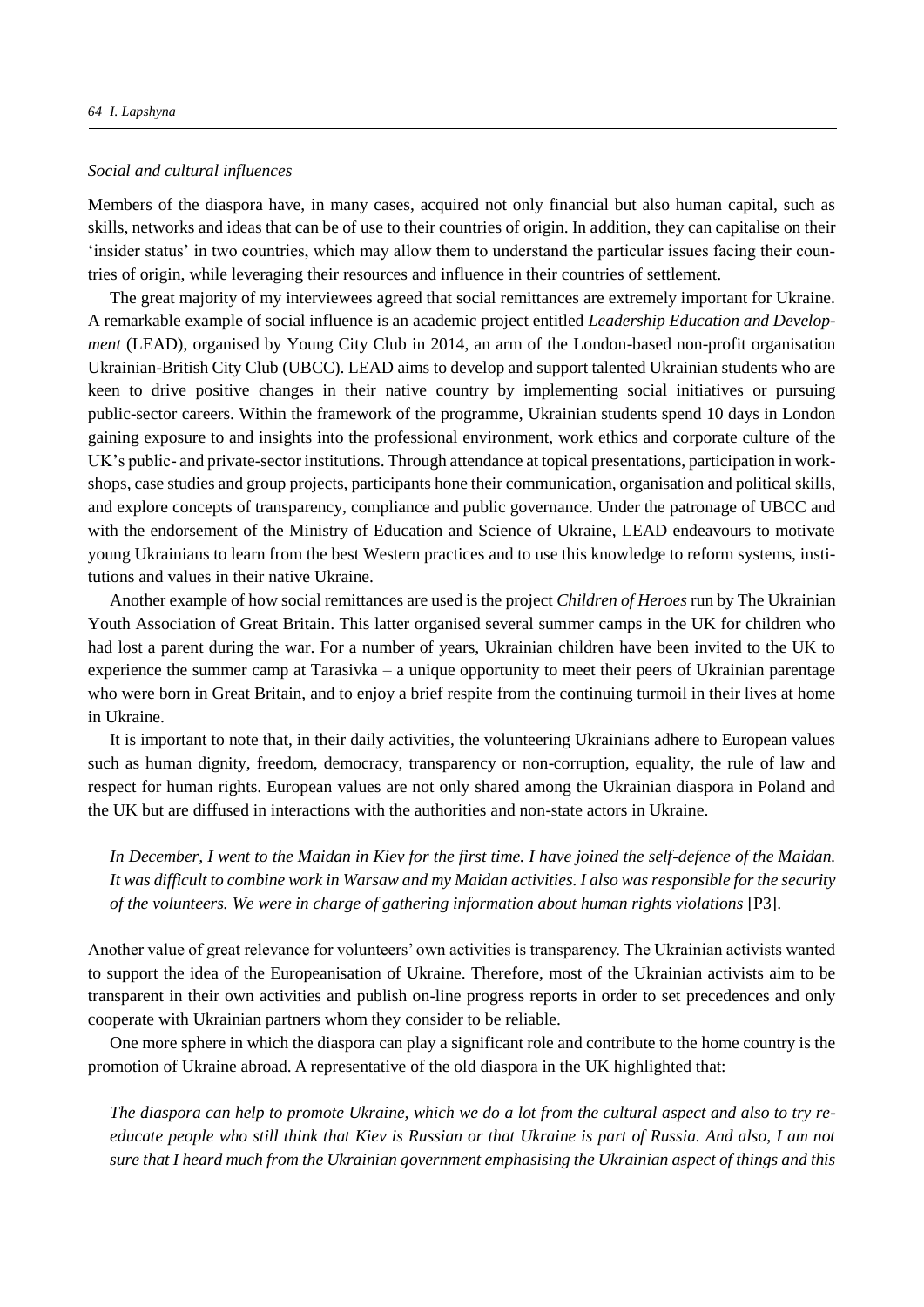*war, the Russian invasion of Eastern Ukraine, has helped a bit, but there are still occasions when people still do not understand the differences between Ukraine and Russia* [UK10].

At the same time a representative of the new diaspora suggested that:

*We must offer more to modern people, because sometimes we are more concentrated on our culture, on our national clothes, songs. But we have a modern culture as well and it is not represented at exhibitions here*  [in the UK]*. If there are exhibitions, they are sponsored by Firtash.*<sup>2</sup> *Recently we were invited to Glasgow by a Scottish charity to show photos from our exhibition and we were asked to present a short video of Ivan Kravchyshyn's 'Letters to the front'. I travelled overnight by bus with S. to Glasgow; we did not sleep, then had to prepare the exhibition. We came back to London by plane and next day we went back to work. On the Sunday we had another charity event. Sometimes it is too much – we all have ordinary jobs – volunteering we do in our free time* [UK11].

Cultural diplomacy using diasporic communities as facilitators of interaction between states has long been important. For example, the [Ukrainian Institute in London](https://www.facebook.com/UkrainianInstitute.London/?hc_location=ufi) has been making a big contribution to the development of Ukraine.

*It* [the Ukrainian Institute] *is 'working de-facto as Ukraine's cultural institute and serving a platform for debate about Ukraine, engaging key influencers in the UK, bringing Ukrainian artists and thinkers over to the UK, working with leading UK institutions, such as British Library, European Bank for Reconstruction and Development, promoting Ukrainian-Jewish understanding, running Ukrainian language school, initiating a roundtable on Ukraine culture policies in Chatham House* [UK19].

Thus, the Ukrainian diaspora became an important stakeholder actively contributing social and cultural remittances: ideas, new values, expectations and social capital that can have an impact on post-war reconstruction and the county's development.

## *Political influences*

There are various channels of political engagement open to diaspora members. One such route is through lobbying their host governments to take action in some manner *vis-à-vis* the conflict. On the other hand, lobbying and awareness-raising could have the more general purpose of promoting international attention to a homeland conflict. The Ukrainian diaspora turned out to be a source of the soft powers of the country – for example, these actors spontaneously act as voluntary ambassadors and cultural diplomats abroad. Their lobbying activities had the general purpose of raising international attention to the war in their homeland conflict, challenging the partly neutral international stance over the conflict and specifically counter-misperceptions of Ukraine and the conflict and (Russian) misinformation. At present, the Ukrainian diaspora is firmly involved in political activities, as a representative of the new diaspora in London explained:

*We became very active in political terms. Another area of Euromaidan work is political lobbying. Our activists attend different sessions in parliament, speak to members of parliament* [UK4].

A representative of a new diaspora organisation in Warsaw stressed that one of their most important activities is a political one: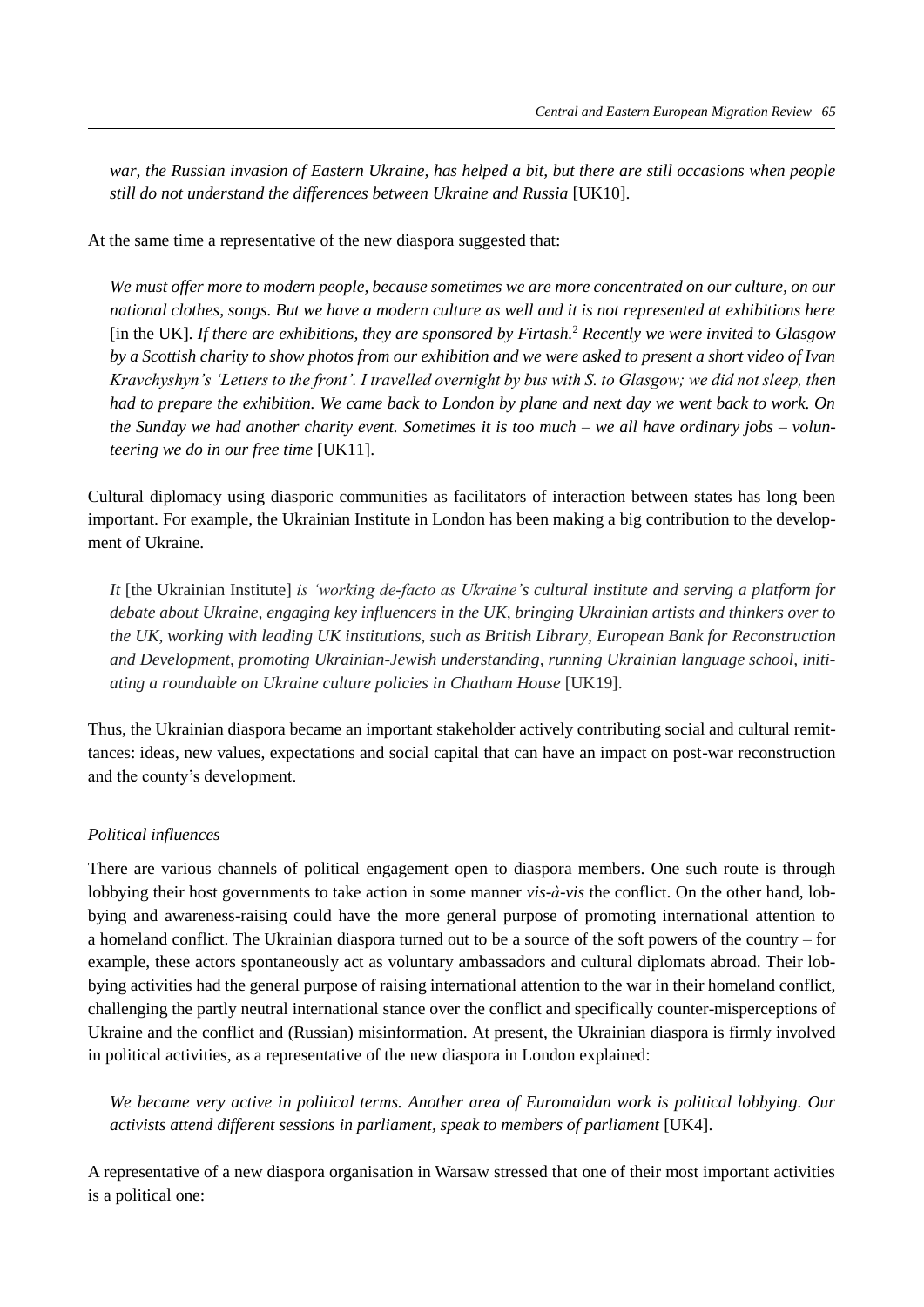*This includes the preparation of official letters and petitions to Ukrainian and international politicians who can influence the situation in Ukraine. We also organise political events, marches and the picketing of embassies. In addition, we lobby for Ukrainian interests. We have good contacts and have established good relationships with Polish and European politicians who support Ukraine* [P10].

Furthermore, almost all my interviewees agreed that the diaspora has the ability to counter misinformation on Ukraine. As expressed by one of them:

*The other thing the diaspora might be able to help with is trying to prevent or stem the flow of misinformation about Ukraine. So, the diaspora can fight against all this misinformation. It needs to be organised and coordinated in some way because this is very important. There was a lot of misinformation or disinformation around and that needs to be fought at every step. Because if there is no response to that then people start believing* [UK10].

The diaspora is also understood to be an active part of civil society in Ukraine. Its integration could thus be important for national development. For instance, the representative of the Ukrainian Embassy in the UK viewed the diaspora as an 'ambassador' of goodwill for the country of origin: 'Diaspora is an active part of civil society in Ukraine. Every Ukrainian is an ambassador of Ukraine and everybody should contribute' [UK20]. My interviewees confirmed that they have both the willingness and the ability to represent Ukraine:

*Often there are no official representatives of Ukraine and we try to fill this niche. We also approach the Polish mass media, organise different events and attract the attention of the Polish media to Ukraine. We are often invited on TV to comment on some event. I believe it is very positive when, on Polish TV, Ukrainians speak about Ukraine but not as a sort of 'expert' who was only once in Ukraine. It helps to show real the Ukraine, not the Ukraine that was shown in books or articles* [P10].

Crucially, in addition to providing substantial aid to Ukraine, the diaspora has been at the forefront in supporting the country diplomatically. For example, the AUGB urged Westminster to 'freeze all Russian assets in the UK and EU and to provide urgent medical and military assistance to Ukraine's government' (Robertson 2014). In terms of future post-war activities of the Ukrainian diaspora, an activist in London explained: 'We will still be active. We will still have the victims of war, they will need further assistance. They will need humanitarian aid' [UK4].

Finally, the diaspora became a fairly critical actor of development in Ukraine, aiming to maintain the momentum of the Maidan revolution:

*We still have to communicate with the governments in Ukraine and here and make sure that we help the government to stay on track with reforms and keep up the dialogue with the British government in order to continue support for Ukraine* [UK4].

The above demonstrates the Ukrainian diaspora's huge contribution to the economic, political and social development of Ukraine. The diaspora claims to be recognised as an important stakeholder. If the Ukrainian government and the diaspora work together, utilising each other's strengths, they can, collectively, have a greater impact on Ukraine's development and in reforming the country.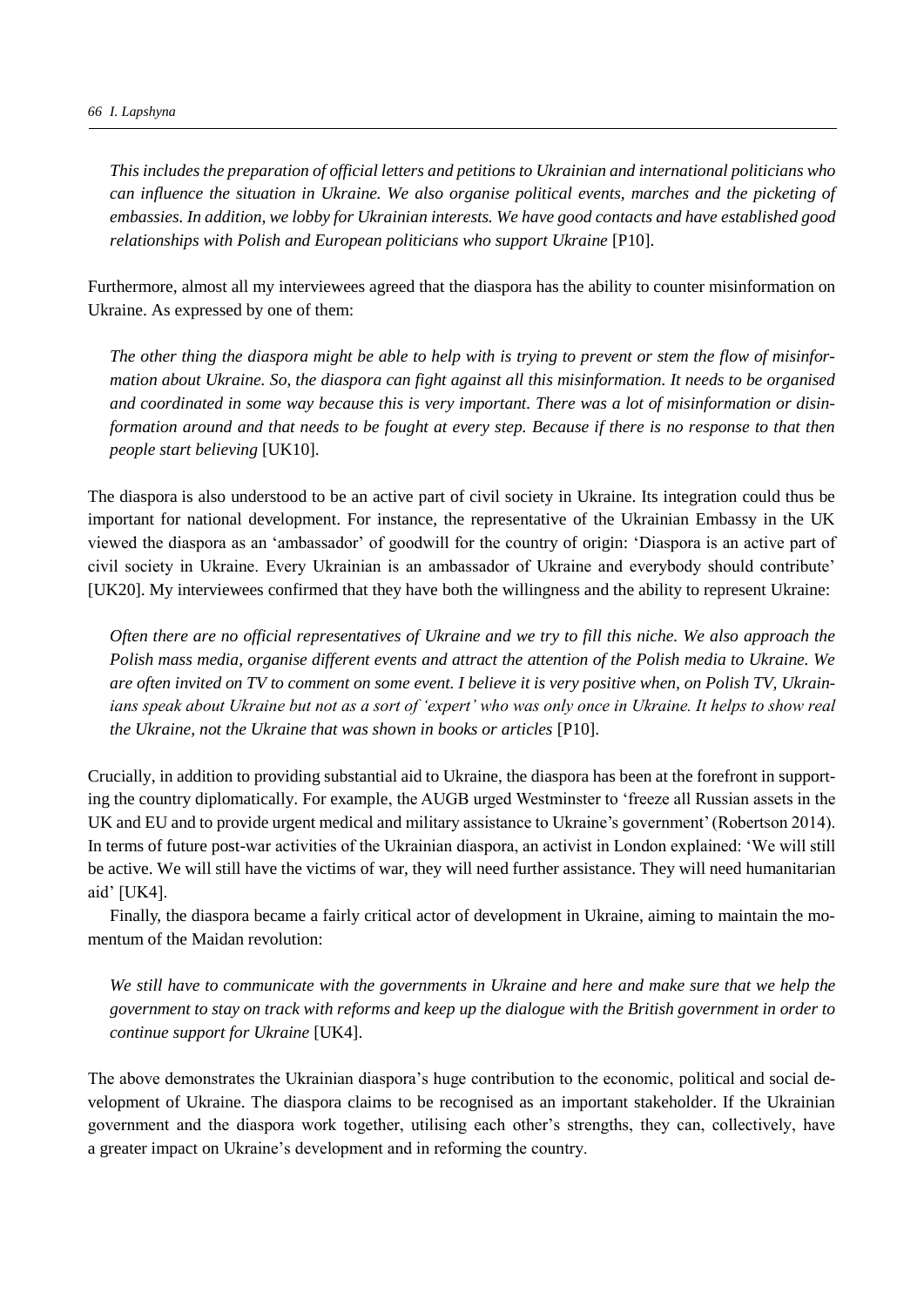## *Ukraine: perceptions of diaspora, the realities and the prospects for collaboration*

The growing prominence of diaspora communities around the world has led to increased recognition of the role they play in the domestic affairs of their respective homelands and as global actors and agents of change in their own right (Odermatt 2016; Vullnetari 2013; White, Grabowska, Kaczmarczyk and Slany 2018). However, the Ukrainian diaspora seems to have been less successful in becoming involved in the politics of the homeland than other diasporas (Satzewich 2002). It seems to have had little influence on developments in Ukraine – for instance, on reforming the country after the end of communism – unlike Lithuania, where diaspora returnees from the USA joined the first post-communist government.

The Euromaidan protest movement unified Ukrainians from otherwise-diverse political, ethnic, religious and socio-economic backgrounds. We observe the mobilisation of different actors of the Ukrainian diaspora in the UK and Poland who are engaging diaspora and international migrant communities in helping Ukraine. It should be noted that some positive developments in terms of diaspora influence took place in Ukraine after the Euromaidan protest. The most prominent examples are the Ukrainian diaspora returnees who have had or continue to hold high-level positions in the Ukrainian government, such as Dr Ulana Suprun, acting Health Minister of Ukraine since 2016, who was previously the Director of Humanitarian Initiatives of the Ukrainian World Congress, and Natalie Ann Jaresko – Ukrainian former Minister of Finance.

However, from my interviews with diaspora members it became clear that they believe that the Ukrainian government does not consider them to be a significant development actor, and the recent focus on remittances, although good in itself, has further overshadowed the development issues that the diaspora is involved in.

Despite the strong connections between the diaspora and the country of origin, the data collected during my fieldwork allow me to identify several challenges which have implications for homeland–diaspora relations and which add to the negative perception of the diaspora by certain members of local communities. The first challenge is the perception held by many in the homeland that the diaspora is trying to come in from the outside and teach: 'Why are you teaching us? We know better' [UK14]. The second challenge relates to two different contradictory perceptions of the Ukrainian diaspora. As an expert from Ukraine explained: 'On one side, the diaspora is perceived as beggars who constantly want something and, on the other hand, as a "cash cow"' [U2]*.*  However, there were some positive shifts in perceptions of the diaspora in Ukraine, as a Ukrainian expert explained:

*I think there are different stages of country development. And now society is getting older, more responsible and there are some positive changes in perceptions. In the USSR, emigration abroad was considered as a betrayal. So, within 20 years society went through big changes from a closed society to being more open. Because at that time those who left the country were traitors and those who came to the country were spies. There was a lot of mistrust of foreigners. Even though those perceptions of migrants have changed, Ukraine is still far from understanding that the diaspora is a powerful resource. But there is understanding that migration is a natural process and not a crime* [U3].

Overall, Ukraine's collaboration with Ukrainians abroad was highly criticised by the Ukrainian community. A representative of the old Ukrainian diaspora in Warsaw described it as 'two parallel worlds'. Other interviewees added that there is very little understanding of the scale of activities done in this sphere and that a dialogue between the Ukrainian state and Ukrainian communities abroad is needed. Practically, such collaboration is almost non-existent and is somewhat declarative.

In addition, several representatives of the Ukrainian diaspora complained that Ukraine is probably the only country in the world that does not support its own diaspora. As one representative of an old diaspora explained: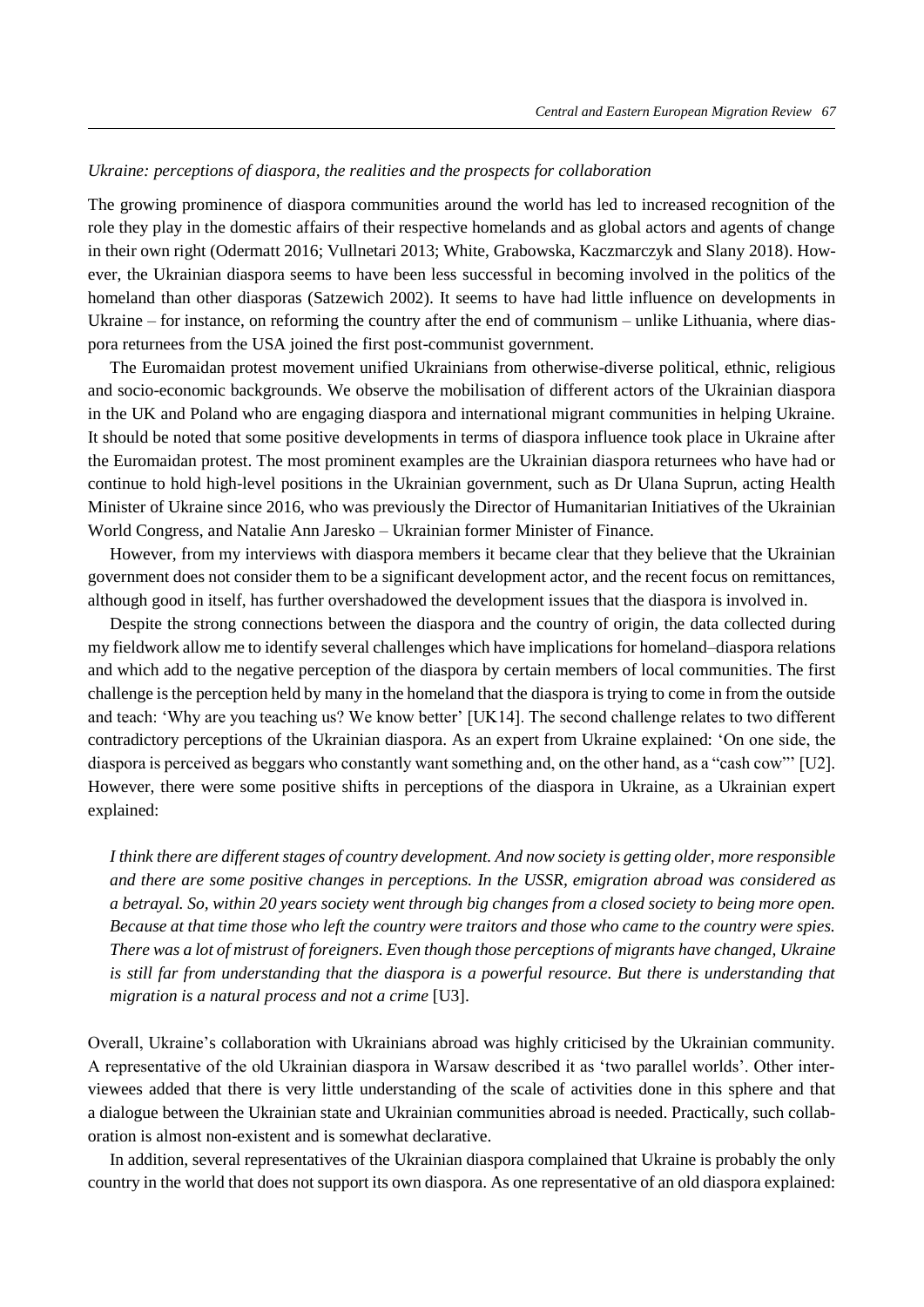*We don't have any expectations of the Ukrainian state. Diaspora always relies on itself... Ukrainian society here (in London) always supported Ukraine in difficult times. When the catastrophe in Chernobyl happened, when there were floods, the diaspora organised fundraising. Also, the diaspora has helped in all the revolutions – The Orange Revolution, in the last Revolution of Dignity. However, unfortunately the Ukrainian state did not support Ukrainians here* [UK6].

It has to be stressed that members of the old and the new diaspora have divergent expectations *vis-à-vis* the Ukrainian government. A representative of the old diaspora pointed out:

*We expect nothing. We chose to make this our country and I am British as much as I am Ukrainian. So, I expect nothing from the Ukrainian government; however, we use every opportunity to communicate our strong desire to support their work and we wish them luck in achieving a corruption-free country which is open to Europe. We have no expectations of the Ukrainian government* per se*, but we obviously have a lot of hopes and dreams that things will settle and the government will function for the purpose of the public and not the oligarchs, as so many people claim* [UK8].

Meanwhile the new diaspora has high expectations of the Ukrainian government. One activist from a newly created diasporic organisation in the UK shared his view:

*The Ministry for Foreign Affairs has to elaborate a concept of collaboration with the Ukrainian diaspora in different countries. The diaspora has to participate in this programme elaboration. A road map and action plan should be prepared together. We are ready to represent Ukraine abroad and work effectively in the lobbying for Ukraine's interests. On the other hand, feedback is very important for us. We want the Ukrainian authorities to react to our criticism, to work better and more efficiently* [UK4].

This demonstrates that the diaspora claims that it is being recognised as an important, almost equal political stakeholder.

Answering the question of whether the Ukrainian diaspora is a positive agent for change, a Ukrainian expert pointed out:

*The diaspora might be a positive agent for change. There is no doubt that there is great potential. This is a two-sided issue. I would rather ask whether the state is able to use this agent, whether there is an understanding of this resource. There should be certain mechanisms in place for use of this resource. The diaspora needs support, but not everything depends on money issues. Many problems can be resolved with the help of organisational activities and they do not need to be funded* [U2].

The representatives of the diaspora and experts believe that it will take very serious work to build trust between a state and a diaspora. As expressed by a Ukrainian expert:

*Today there is no trust in the state. Citizens of Ukrainians who live in Ukraine do not have trust; what can*  we say about those who are outside Ukraine? If there is no trust, there is no collaboration [U2].

It became clear from the interviewees' accounts that the Ukrainian diaspora has little trust in Ukraine's government and politicians. An old diaspora representative in the UK expressed his scepticism: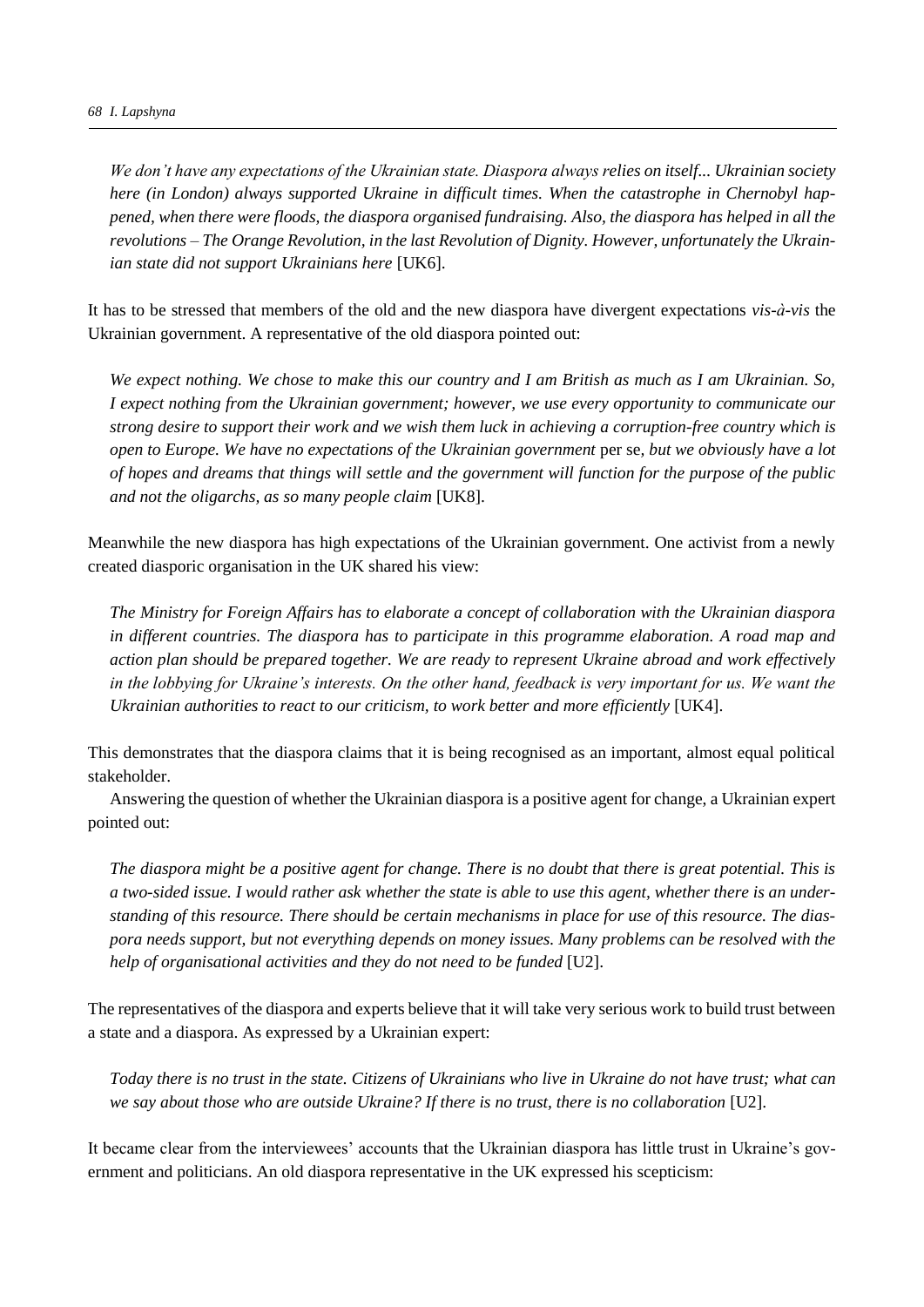*One of the problems was that there had been no collaboration in the past because of mistrust of the Ukrainian government and I think the Ukrainian government needs to get itself sorted out first. Mistrust is maybe too strong a word but is due to the fact that we did not have confidence in believing in what we were trying to do. You know there are different ambassadors here in Great Britain. Some of them have been very cooperative and wanted to mix with a diaspora, others have been very official and not wanted to mix and to work together. Because I think working together we can do more. If we are always doing our own thing*  without any coordination, it is really not good, I think [UK10].

The long-term project of building partnerships between governments and diaspora is much more likely to succeed if it has a strong foundation of good communication and trust. Building trust is a necessary element of diaspora engagement strategy (Agunias and Newland 2012).

#### **Conclusion**

This study has mapped and discussed the Ukrainian diaspora in the UK and Poland and specifically its role in Ukraine's development in times of war. We have seen that the Ukrainian diaspora community in the two countries is quite diverse. It has within-group differences and similarities in terms of its historical background, initial migration motives, skills, duration of stay (old and new diasporas) and migratory status. However, in one sense, the Ukrainian diaspora in Poland is distinctly different from that in the UK because in Poland there is a historic Ukrainian ethnic minority, a feature that does not exist in the UK. From the interviews with the Ukrainian diaspora it became evident that, in both cases, to a greater or lesser extent, the Ukrainian diaspora displays divisions, conflicts and differences. It seems that there is competition and thus more division and conflict between migrant organisations in Warsaw than in London, which hinders the development of the Ukrainian community in Poland. This could be due to the personalities of the various leaders as there are no other obvious reasons. One of the key conclusions is that, due to the Euromaidan and the war in Eastern Ukraine, the Ukrainian diaspora has mobilised, grown stronger and became more united. A fresh surge of diasporic and similar activities was triggered in the UK and Poland. The empirical evidence shows that, due to these events, the Ukrainian diasporas became more powerful and influential. Furthermore, it transformed from more inward- to more outward-looking communities which, as a result, are now engaging more with but also claiming a stake in Ukrainian affairs.

From the interviews with different representatives of the Ukrainian diaspora, it became clear that, in both host countries, the diaspora has made an important contribution to Ukraine's economic, social and political development and has the willingness and potential to support post-war reconstruction efforts. All diaspora groups make contributions to their home countries – they are not a monopoly of skilled/intellectual diaspora members only. These are indeed hugely significant and there is massive potential for increasing this further. However, as became evident from the interviews, despite the fact that the Ukrainian diaspora claims to be recognised as an important stakeholder in the development of Ukraine, one of the most significant barriers to more comprehensive diaspora involvement in development lies in the lack of recognition by the Ukrainian government of the contributions of the Ukrainian diaspora. Ukraine barely engages with its diaspora. The main challenges to diaspora engagement with affairs in Ukraine have been described as a lack of commitment by the origin country, notably its authorities, mistrust between governments and some diaspora organisations and, in some cases, a lack of unity among diaspora members.

To address this discrepancy, the first step could be to build trust and then, second, to implement other activities depending on the diaspora's potential and on state needs. Furthermore, in order to benefit from the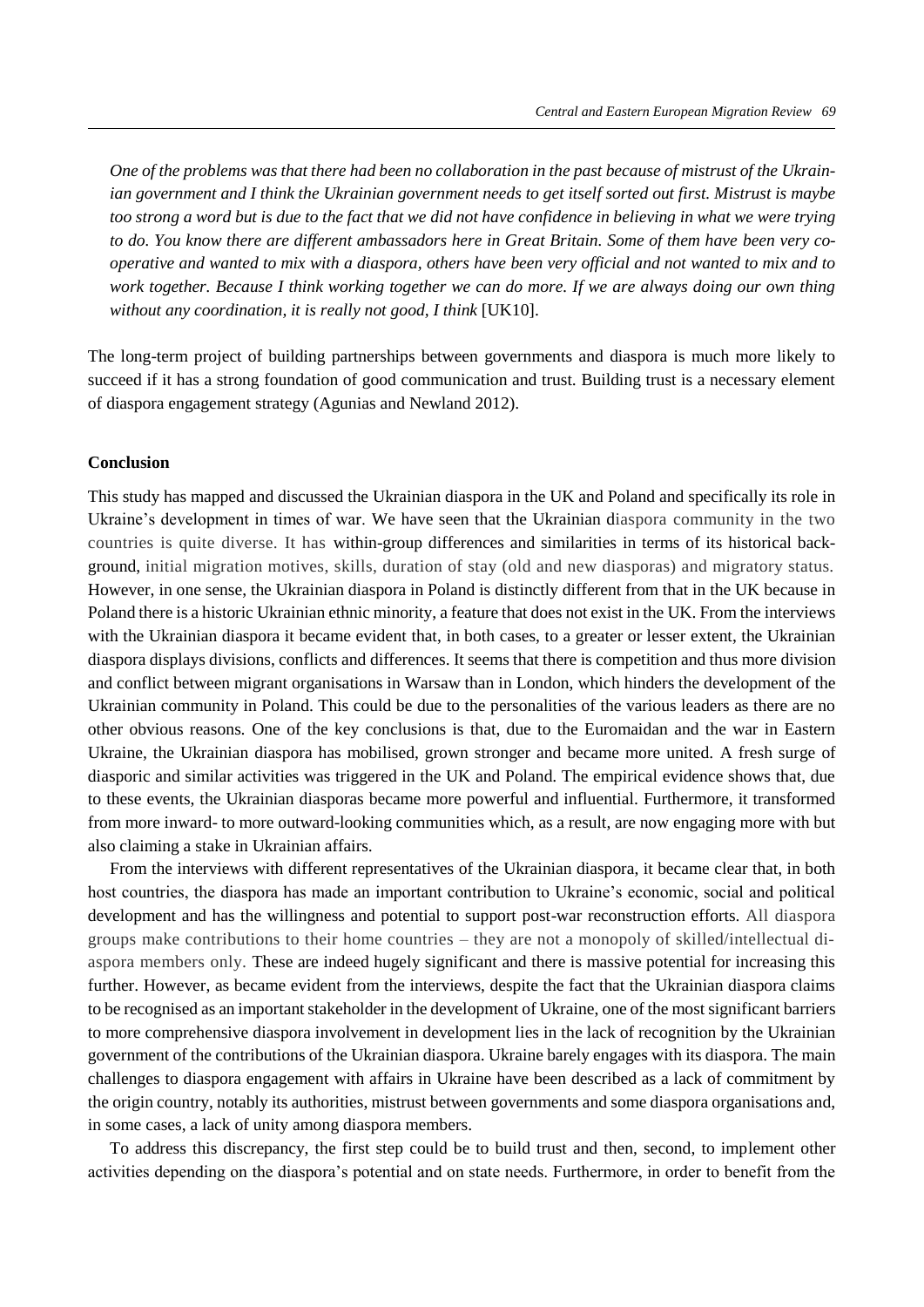resources of the diaspora, the government should make diaspora engagement one of its foreign policy priorities. The major policy challenge is to understand how the Ukrainian diaspora can be better engaged to support development and foreign and socio-economic policies in Ukraine and link to and reintegrate the Ukrainian diaspora in the future development of the country.

This study generates a number of further questions that are relevant for research on the Ukrainian diaspora. How can the diaspora's motivation to engage in Ukrainian matters be maintained? Which determinants drive people to fade out from diaspora activities? How can the diaspora's engagement in development be stimulated? Finally, what are the diaspora's engagement determinants and dynamics?

#### **Notes**

<sup>1</sup> UK14 is a code for the interviewee, where UK refers to the UK, 14 is the number of the respondent, P refers to Poland and U refers to Ukraine.

<sup>2</sup> Dmytro Firtash is a Ukrainian oligarch, highly influential during Viktor Yanukovych administration. Firtash long seen as pro-Russian, has lost considerable influence in Ukraine since the Maidan revolution.

## **Acknowledgments**

I would like to express my deepest gratitude to everybody who contributed directly to this research, in particular the Ukrainian diaspora members and migrants as well as various other actors who were willing to share their experiences, views and concerns with me.

#### **Funding**

I am grateful to British Academy (contract number SG 143452) that awarded me a small research grant to conduct this research.

## **Conflict of interest statement**

No potential conflict of interest was reported by the author.

## **ORCID ID**

Iryna Lapshynahttps://orcid.org/0000-0002-9815-8409

## **References**

- Agunias [D.,](https://www.google.co.uk/search?rlz=1C1EKKP_enGB783GB783&q=developing+a+road+map+for+engaging+diasporas+in+development:+a+handbook+for+policymakers+and+practitioners+in+home+and+host+countries+dovelyn+rannveig+agunias&stick=H4sIAAAAAAAAAOPgE-LRT9c3NErKLSlKSUtXAvMystLNc4pLyrVkspOt9JPy87P1y4syS0pS8-LL84uyrRJLSzLyiwDeYsTVPAAAAA&sa=X&ved=0ahUKEwiLrqv0m-naAhURk1kKHWrKB9kQmxMIkQEoAjAP) Newland K. (2012). *Developing a Road Map for Engaging Diasporas in Development. A Handbook for Policymakers and Practitioners in Home and Host Countries*. Geneva: International Organisation for Migration.
- Akenson D. (1995). The Historiography of English-Speaking Canada and the Concept of Diaspora: A Sceptical Appreciation. *Canadian Historical Review* 76(3): 377–410.
- [Ames](https://www.pri.org/people/paul-ames) P. Ukraine's Diaspora Could Be Key to Recovery. Online: https://www.pri.org/stories/2014-03-02/ukrai nes-diaspora-could-be-key-recovery (accessed: 10 June 2018).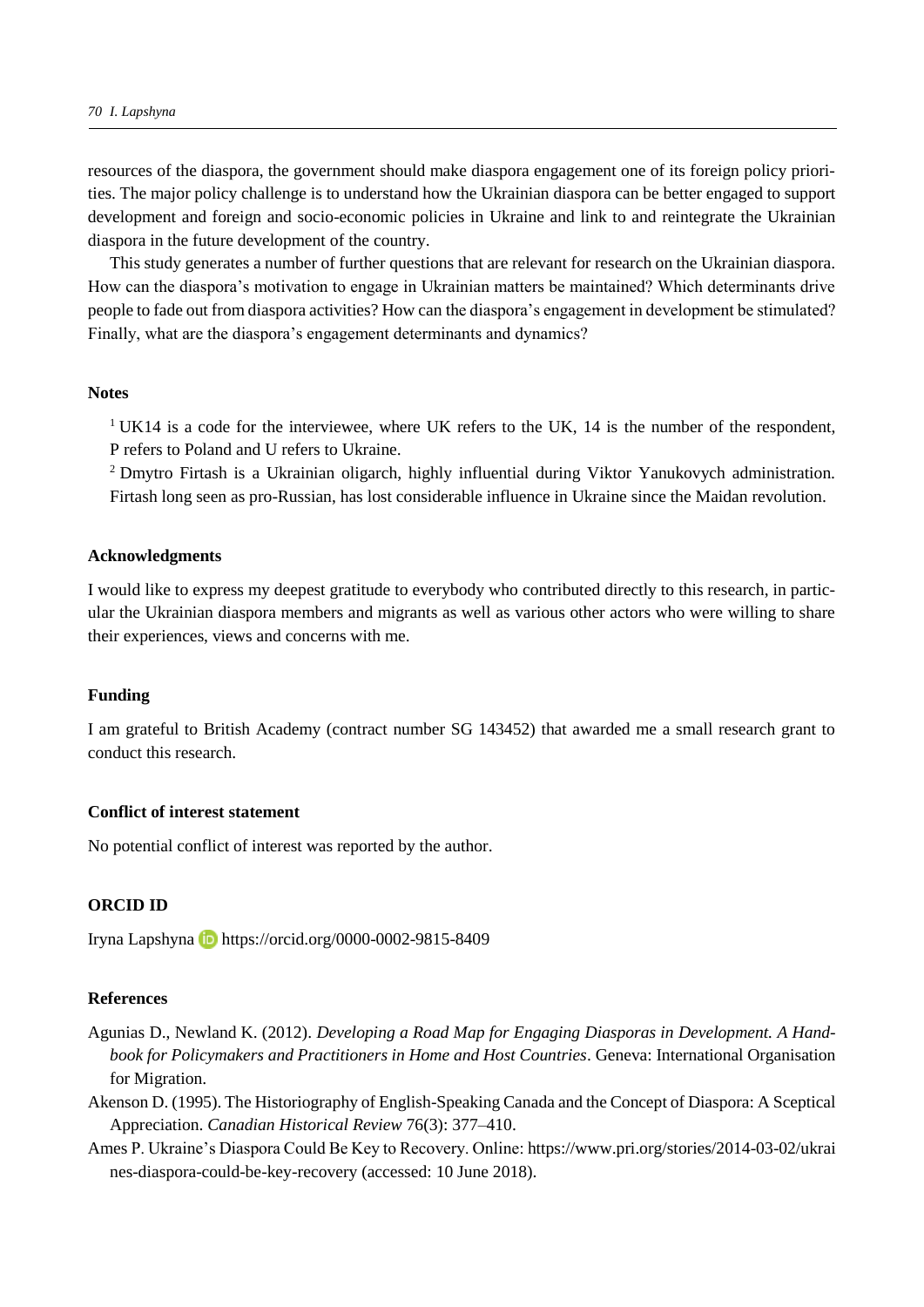- Bauböck R., Faist T. (eds) (2010). *Diaspora and Transnationalism: Concepts, Theories and Methods*. Amsterdam: Amsterdam University Press.
- Bercovitch J. (2007). The Neglected Relationship: Diasporas and Conflict Resolution, in: H. Smith, P. Stares (eds), *Diasporas in Conflict: Peace-Makers or Peace-Wreckers?*, pp. 17–38. Tokyo: United Nations University Press.
- Bobinski K. (2014). Kleptocracy: Final Stage of Soviet-Style Socialism. *Open Democracy*, February 28. Online: https://www.opendemocracy.net/krzysztof-bobinski/kleptocracy-final-stage-of-soviet-style-socialism (accessed: 10 June 2019).
- CEDOS (2017). *Ukrayinci za kordonom ta ukrayins`ka vlada: yak razom pracyuvaty` dlya Ukrayiny`?*  [*Ukrainians Abroad and Ukrainian Government: How to Work Together for Ukraine?*]. Online: <https://cedos.org.ua/uk/articles/ukraintsi-za-kordonom-ta-ukrainska-vlada-iak-razom-pratsiuvaty-dlia-ukrainy> (accessed: 10 June 2019).
- Cohen R. (1997). *Global Diasporas: An Introduction.* London: UCL Press.
- Cohen R. (2008). *Global Diasporas: An Introduction*. London: Routledge.
- Desiderio M. (2014). *Supporting Immigrant Integration in Europe? Developing the Governance for Diaspora Engagement*. Florence: European University Institute, Migration Policy Institute.
- Duarte F. (2005). Living in 'the Betweens': Diaspora Consciousness Formation and Identity among Brazilians in Australia. *Journal of Intercultural Studies* 26(4): 315–335.
- Embassy of Ukraine to the United Kingdom of Great Britain and Northern Ireland (n.d.). *Ukrainians in Great Britain*. Online: https://uk.mfa.gov.ua/en/ukraine-uk/ukrainians-in-uk (accessed: 12 June 2019).
- Gallina A. (2008). *Enhancing Workers' Remittancesfor Development in the Mediterranean Partner Countries*. Florence: European University Institute, Robert Schumann Centre for Advanced Studies.
- Gamlen A. (2011). Creating and Destroying Diaspora Strategies. Working Paper 31. International Migration Institute, University of Oxford. Online: https://www.imi-n.org/publications/wp-31-11 (accessed 22 June 2019).
- [Grigoriev](https://www.tandfonline.com/author/Grigoriev%2C+Leonid+M) L., [Buryak](https://www.tandfonline.com/author/Buryak%2C+Eugenia+V) E., [Golyashev](https://www.tandfonline.com/author/Golyashev%2C+Alexander+V) A. (2016). The Transition of Ukraine's Economy: A Second Start? *[Prob](https://www.tandfonline.com/toc/mpet20/current)[lems of Economic Transition](https://www.tandfonline.com/toc/mpet20/current)* 58(3): 256–283.
- Central Statistical Office in Poland (2013). *Ludność. Stan i struktura demograficzno-społeczna. Narodowy Spis Powszechny Ludności i Mieszkań 2011*. Online: http://stat.gov.pl/download/cps/rde/xbcr/gus/LUD\_lu dnosc\_stan\_str\_dem\_spo\_NSP2011.pdf (accessed: 23 June 2019).
- InWEnt (2008). *Migration and kommunale Entwicklungszusammenarbeit*. Bonn: InWEnt.
- IOM (2005). *Engaging Diasporas as Agents of Development*. Geneva: International Organisation for Migration.
- Kolyada O., Raicheva A. (2018). *Ukrainska diaspora yak chynnyk pohlyblennia zovnishnoekonomichnykh vidnosyn krainy* [*Ukrainian Diaspora as the Factor of External Economic Relations of the Country*]. Online: http://www.economyandsociety.in.ua/journal/15\_ukr/6.pdf (accessed: 11 June 2019).
- Krawec R. (2017). *Ukrainians in the United Kingdom*. Online: http://www.ukrainiansintheuk.info/eng/01/immig1991-e.htm (accessed: 11 June 2019).
- Kubal A., Bakewell O., de Haas H. (2011). *The Evolution of Ukrainian Migration to the UK: Scoping Study Report*. Oxford: University of Oxford, International Migration Institute.
- Kunicka K. (2015). [Ukraiński Świat. W Polsce mieszka 400 tys. Ukraińców.](https://web.archive.org/web/20151021040040/http:/www.greenpointpl.com/ukrainski-swiat-w-polsce-mieszka-400-tys-ukraincow/) Online: https://archive.ph/2bfEN (accessed: 21 June 2019).
- Lampert B. (2014). Collective Transnational Power and Its Limits: London-Based Nigerian Organisations, Development at 'Home' and the Importance of Local Agency and the 'Internal Diaspora'. *Journal of Ethnic and Migration Studies* 40(5): 829–846.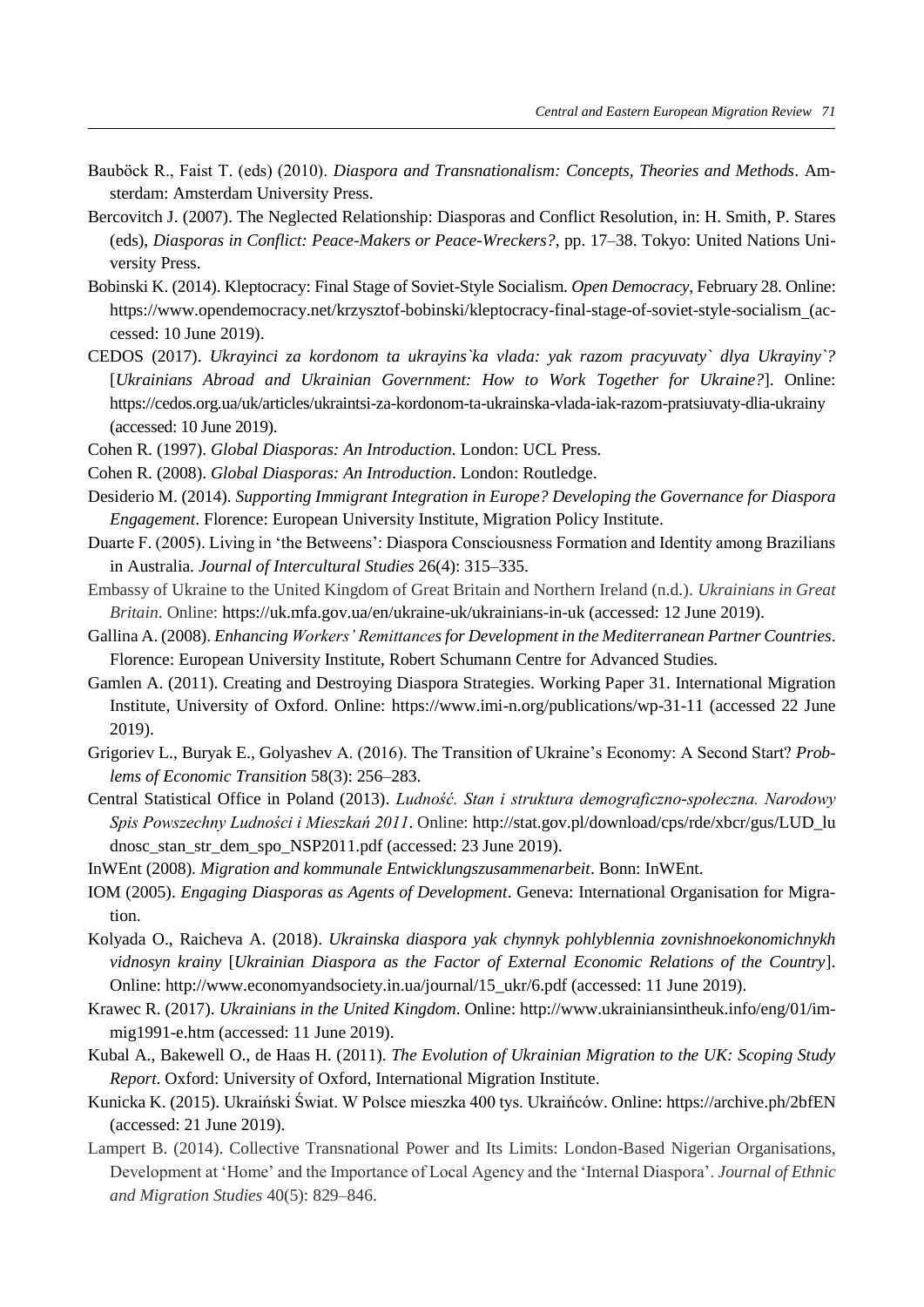- Lapshyna I. (2014). Corruption as a Driver of Migration Aspirations: The Case of Ukraine. *Economics and Sociology* 7(4): 113–127. Leshchenko S. (2013). Ukraine: Yanukovych's 'Family' Spreads its Tentacles. *Open Democracy*, 29 January. Online: https://www.opendemocracy.net/od-russia/sergii-leshchenko/ukrain e-yanukovychs-family-spreads-its-tentacles (accessed: 12 June 2019).
- Levitt P. (1996). *Social Remittances: A Conceptual Tool for Understanding Migration and Development*. Working Paper 96.04. Online: http://citeseerx.ist.psu.edu/viewdoc/download;jsessionid=BA74A366998C0 B36D81BDFF333AFF023?doi=10.1.1.196.2278&rep=rep1&type=pdf (accessed: 17 January 2019).
- Malyutina D. (2014). *Evromaydan v Londone: razvitie transnatsionalnogo protesta* [*Euromaidan in London: The Development of Transnational Protest*]. Online: http://www1.ku-eichstaett.de/ZIMOS/forum/docs/for umruss21/05Malyutina.pdf (accessed: 10 June 2019).
- Marienstras R. (1989). On the Notion of Diaspora, in: G. Chaliand (ed.), *Minority Peoples in the Age of Nation-States*, pp. 119-25 London: Pluto Press.
- Melnyk L., Patalong M., Plottka J., Steinberg R. (2016). [How the Ukrainian Diasporic Community in Germany](http://iep-berlin.de/en/wp-content/uploads/sites/2/2016/05/1602_PP_How-the-Ukrainian-Diasporic-v02-1.pdf)  [Contributes to EU's Policy in Its Home Country.](http://iep-berlin.de/en/wp-content/uploads/sites/2/2016/05/1602_PP_How-the-Ukrainian-Diasporic-v02-1.pdf) Policy Paper on Eastern Europe and Central Asia 02/16. Berlin: Institut für Europäische Politik.
- Odermatt E. (2016). Migrants in Development: A Multi-Perspective Analysis of the Participation of Moldovan Migrant Associations in Development Initiatives. Unpublished PhD thesis. Brighton: University of Sussex.
- [Office for National Statistics](https://en.wikipedia.org/wiki/Office_for_National_Statistics) (2018). *Population of the UK by Country of B*irth and *Nationality*. Online: https://www.ons.gov.uk/peoplepopulationandcommunity/populationandmigration/internationalmigration/ datasets/populationoftheunitedkingdombycountryofbirthandnationality (accessed: 12 June 2019).
- Okólski M. (2009). Transition from Emigration to Immigration: Is It a Destiny of Modern European Countries?, in: *Europe, the Continent of Immigrants: Trends, Structures and Policy Implications*, pp. 10–27. IDEA Working Paper 13. Online: http://www.idea6fp.uw.edu.pl/pliki/WP13\_Europe\_continent\_of\_immig rants.pdf#page=10 (accessed: 12 June 2019).
- Radio Svoboda (2018). *Ponad 1 mil`jon ukrayinciv zhy`vut` i pracyuyut` u Pol`shhi – posol* [*Over 1 Million of Ukrainians Live and Work in Poland – Ambassador*]. Online: [https://www.radiosvoboda.org/a/news](https://www.radiosvoboda.org/a/news-ukraintsi-polscha-zarobitchany/29455970.html)[ukraintsi-polscha-zarobitchany/29455970.html](https://www.radiosvoboda.org/a/news-ukraintsi-polscha-zarobitchany/29455970.html) (accessed: 21 June 2019).
- Robertson N. (2014). Boycott Russian Goods, Say Bolton's Ukrainian Community. *Bolton News*, 1 September. Online: https://www.theboltonnews.co.uk/news/11444117.boycott-russian-goods-say-boltons-ukrainian-community/ (accessed: 21 June 2019).
- Safran W. (1991). Diasporas in Modern Societies: Myths of Homeland and Return. *Diaspora* 1(1): 83–99.
- Sartre J. (1957). *Being and Nothingness: An Essay on Phenomenological Ontology*. London: Methuen.
- Satzewich V. (2002). *The Ukrainian Diaspora*. New York: Routledge.
- Schmelz A. (2007). *Die kamerunische Diaspora in Deutschland. Ihr Beitrag zur Entwicklung Kameruns*. Eschborn: GTZ.
- Sezgin Z. (2010). Turkish Migrants' Organizations in Germany and Their Role in the Flow of Remittances to Turkey. *Journal of International Migration and Integration* 12(3): 231–251.
- [Shveda Y., Park](https://www.sciencedirect.com/science/article/pii/S1879366515000305#!) J. (2016). Ukraine's Revolution of Dignity: The Dynamics of Euromaidan. *[Journal of Eura](https://www.sciencedirect.com/science/journal/18793665)[sian Studies](https://www.sciencedirect.com/science/journal/18793665)* [7\(1\)](https://www.sciencedirect.com/science/journal/18793665/7/1): 85–91.
- Sinatti G., Horst C. (2015). Migrants as Agents of Development: Diaspora Engagement Discourse and Practice in Europe. *Ethnicities* 15(1): 134–152.
- Sökefeld M. (2006). Mobilizing in Transnational Space: A Social Movement Approach to the Formation of Diaspora. *Global Networks* 6(3): 265–284.
- Tölölyan K. (1996). Rethinking Diaspora(s): Stateless Power in the Transnational Moment. *Diaspora* 5(1): 3–36.